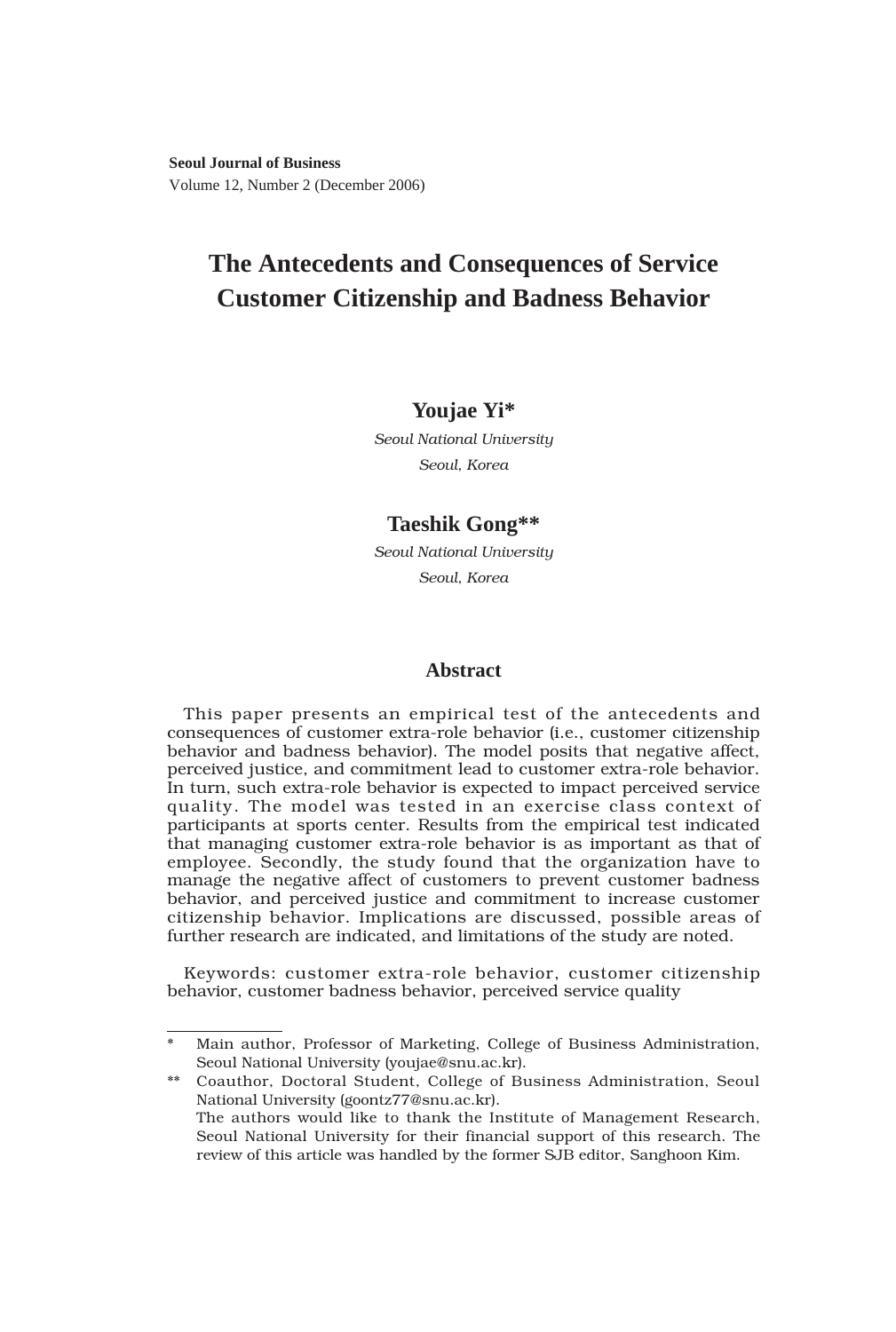# **INTRODUCTION**

The globalization of the service industry and open international economy require service companies to enhance their competitiveness continually. Service companies have recently been paying more attention to customers in order to improve competitiveness. The current service marketing literature focuses on managing customers as human resources (Bettencourt 1997; Dellande, Gilly, and Graham 2004; Groth 2005). Particularly because services are produced and consumed simultaneously, the interaction between service providers and customers is highly significant to service company performance (Kelley, Donnelly, Skinner 1990; Zeithaml, Parasuraman, and Berry 1990). Until now, most attention has been paid to service *employees*. However, a growing body of recent research has examined the management of customers rather than employees. Specifically, earlier research focused on customer extra-role behavior, because it affects the performance of service companies (Bettencourt 1997; Groth 2005). Thus, studies on extra-role behavior such as citizenship or antisocial behavior by service customers are well documented (Harris and Reynolds 2004; Woo and Fock 2004; Yi 2002). Yet, there has been little empirical work on the antecedents and consequences of customer extrarole behavior. If research in this area is to advance, researchers must test this issue empirically. Furthermore, no research has explored both the antecedents and consequences of customer extra-role behavior simultaneously within one model. Such an approach would identify the differential effects of customer extrarole behavior in terms of its antecedents and consequences.

The present research focuses on antecedents of customer extra-role behavior such as citizenship and badness behavior. Specifically, the study examines *negative affect* during service encounter, *service customer justice*, and *commitment* as antecedents of customer extra-role behavior. In the marketing literature, research on negative affect is abundant and has generally examined the issue empirically from the viewpoint of service employees (Aquino, Lewis, and Bradfield 1999; Ball, Trevino and Sims 1994). Also, we cover the question of justice.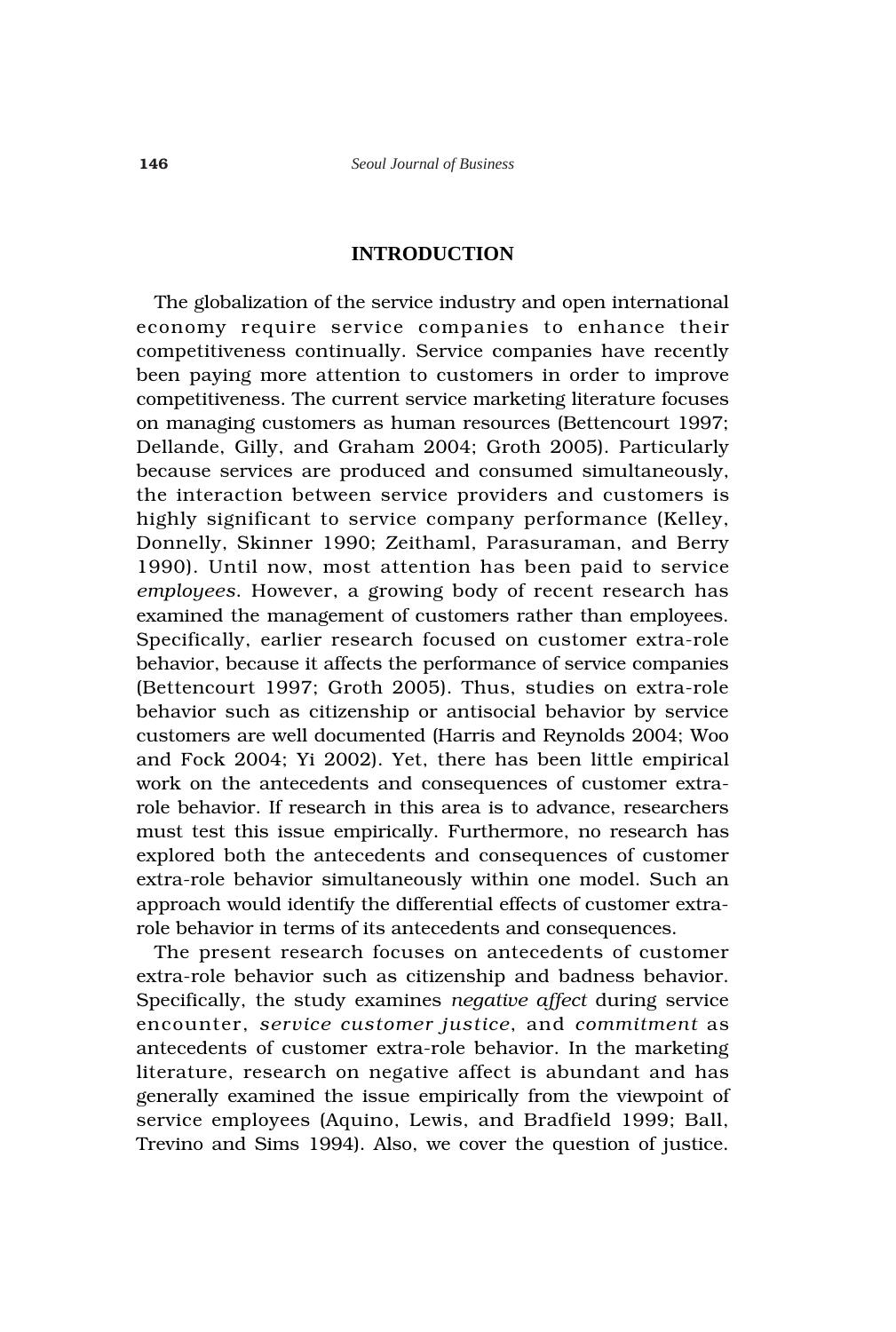Because customers are in contact with frontline service employees for service production and consumption, they can appraise justice. Lastly, we examine customer commitment, which is well documented in the relationship marketing research.

Moreover, the present study suggests that perceived service quality is a consequence of customer extra-role behavior. A growing stream of research has appraised the performance of service companies in terms of perceived service quality (Bell and Menguc 2002; Cermak et al., 1994; Rodie and Kleine, 2000). However, researchers have not yet linked this to customer citizenship or dysfunctional behavior. Thus, understanding how customer perceived service quality is related to these two types of customer extra-role behavior would add a valuable contribution to the literature. Yoon and Suh (2003) argue that customer service quality appraisal is a central component in assessing the effectiveness of a service organization. Thus, the present study explores the relationship between customer extra-role behavior and perceived service quality, and draws some managerial implications on customer extra-role behaviors.

# **THEORETICAL BACKGROUND**

### **Customer Citizenship Behavior**

A series of studies recognize the role of positive customer functions and proposes concepts such as customer citizenship behavior and voluntary performance. Bettencourt (1997, p. 384) defines customer voluntary performance as "helpful, discretionary behaviors of customers that support the ability of the firm to deliver service quality." Groth (2005) defines customer citizenship behavior as voluntary and discretionary behavior by individual customers that is not directly or explicitly expected or rewarded, but that aggregates into higher service quality and promotes the effective functioning of service organizations (e.g., helping another customer or providing suggestions to the service organization).

Service companies now increasingly involve their customers in the production and delivery of services. Consequently, they have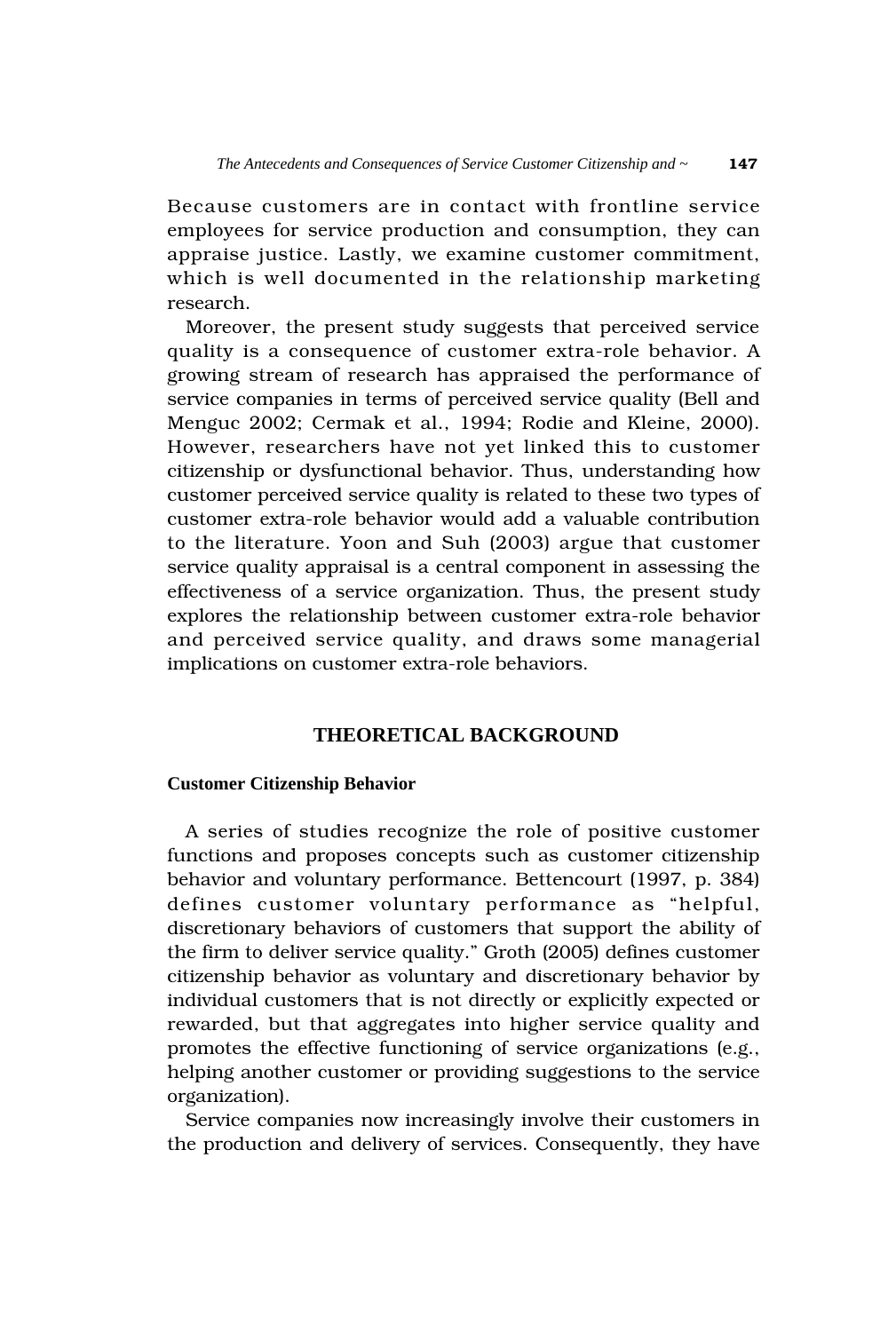come to view customers as human resources of their companies (Bowen and Schneider 1985; Zeithaml, Bitner, and Gremler 2005). Furthermore, the simultaneity of production and consumption of services requires customer participation in the delivery of the service, and customers are becoming close cooperators in the service encounter, contributing both suggestions and feedback so as to improve service delivery (Keh and Teo 2001). Moreover, service customers can also directly influence the company's production process and outcome. If customers are motivated and able to use various *self*-service elements, the service company may be able to invest fewer inputs and still enhance productivity (Ojasalos 2003). Chervonnaya (2003) emphasizes the "chameleon" nature of service customers and notes that customers can recommend a service to others, participate in evaluating service quality during service delivery, and serve as resources by contributing information to decision making by service employees. Bitner et al. (1997) describe the various roles of customers as productive resources, as contributors to quality, satisfaction and value, and as competitors to the service organization. Hsieh, Yen, and Chin (2004) argue that service customers can raise organizational productivity and improve company performance, customer satisfaction, repurchase, and referral. According to Lengnick-Hall (1996), competitiveness can be improved by customers who encourage high-quality performance through stimulating the firm into creating high-quality processes. A customer is thus a coproducer of services, and marketing can be seen as a process of doing things interactively with the customer (Vargo and Lusch 2004). In this manner, customers are often active participants in relational exchange and coproduction.

Customers can make suggestions for service improvement, cooperate during the service encounter, engage in positive wordof-mouth, buy additional services, make recommendations to others, and increase price tolerance (Bettencourt 1997; Anderson, Fornell, and Mazvancheryl 2004). Lengnick-Hall, Claycomb, and Inks (2000) discuss organizational citizenship behavior by customers. They argue that the benefits of organizational citizenship behavior are considerable and include acts of cooperation, helpfulness, and kindliness. If all customers use equipment properly and promote a positive social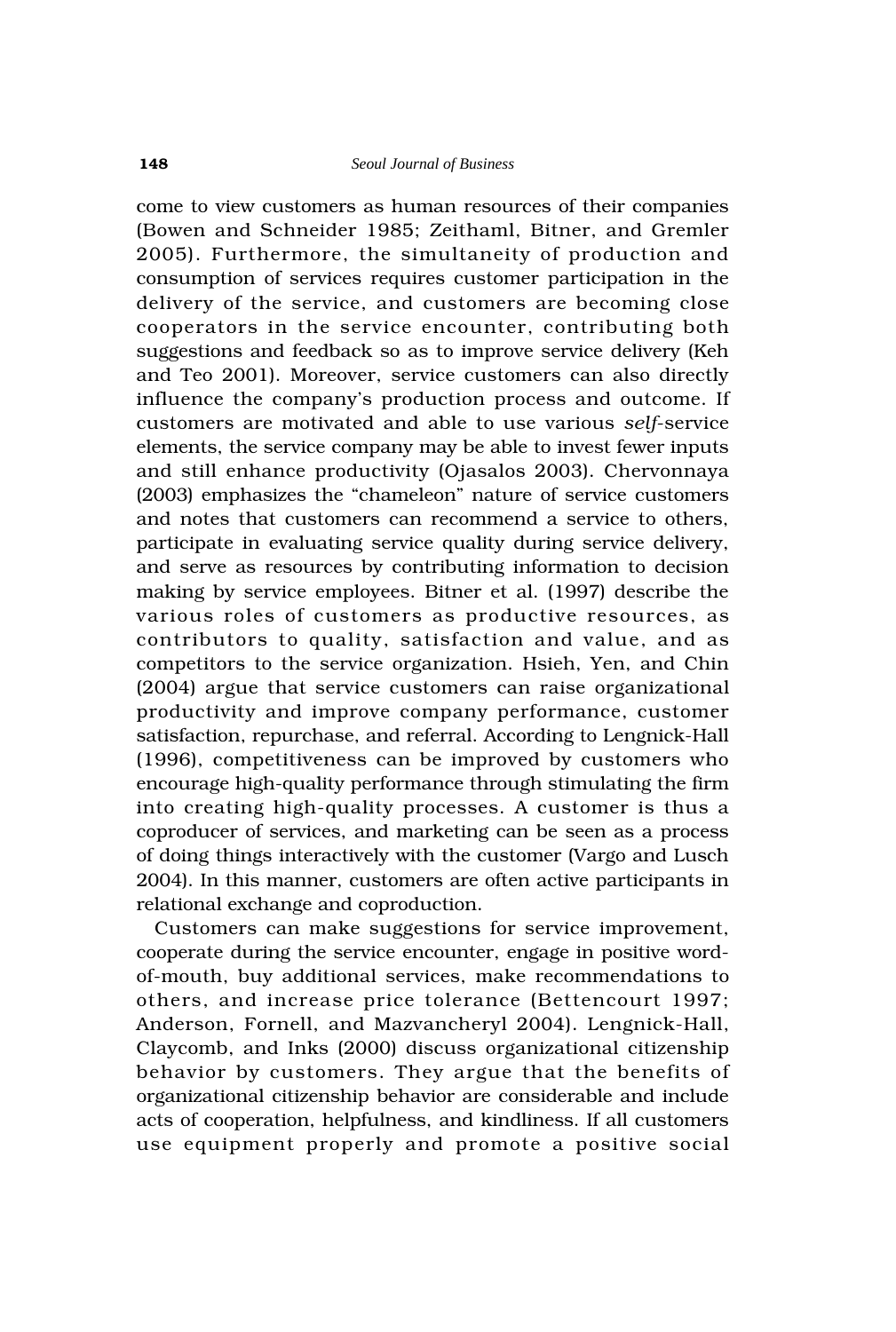environment, they will enjoy and benefit from the service experience.

#### **Customer Badness Behavior**

Dysfunctional customers who damage the company in some way or prejudice the consumption experience for other customers are becoming a major problem. Because service companies can earn higher profits through reducing expenses caused by such dysfunctional customers, there is an increasing interest in dysfunctional customer management (Harris and Reynolds 2003; Yi 2002; Yi and Gong 2004). Furthermore, because customer badness behavior leads to significant financial and non-financial losses (e.g., lower status) to the service company, efforts to prevent customer badness behavior are increasing (Fullerton and Punj 1997).

The increase in both practical and academic interest has yielded various terms related to customer badness behavior. Fullerton and Punj (1993, p. 570) refer to 'aberrant consumer behavior' as "behavior in exchange settings which violates the generally accepted norms of conduct in such situations and which is therefore held in disrepute by marketers and by most consumers." They suggest that aberrant consumer behavior includes: 1) destruction of marketer property, 2) abuse, intimidation, physical and psychological victimization of other customers and service employees, and 3) material loss through various forms of theft including insurance, credit card, check fraud, and shoplifting. Mills and Bonoma (1979, p. 347) define 'deviant consumer behavior' as "behavior in a retail store that society considers inappropriate or in conflict with a previously accepted societal norm" and gives shoplifting, damaging in-store fixtures or restrooms, and consumer fraud as examples. Similarly, Lovelock (2001, p. 73) defines a 'jaycustomer' as "one who acts in a thoughtless or abusive way, causing problems for the firm, its employees, and other customers", and classifies a jaycustomer as (1) the thief who has no intention of paying and sets out to steal goods and services, (2) the rule breaker who breaks the rules and guidelines of a service company, (3) the belligerent who is red in the face, shouts angrily and mouths insults, threats, and obscenities, (4) the family feuder who gets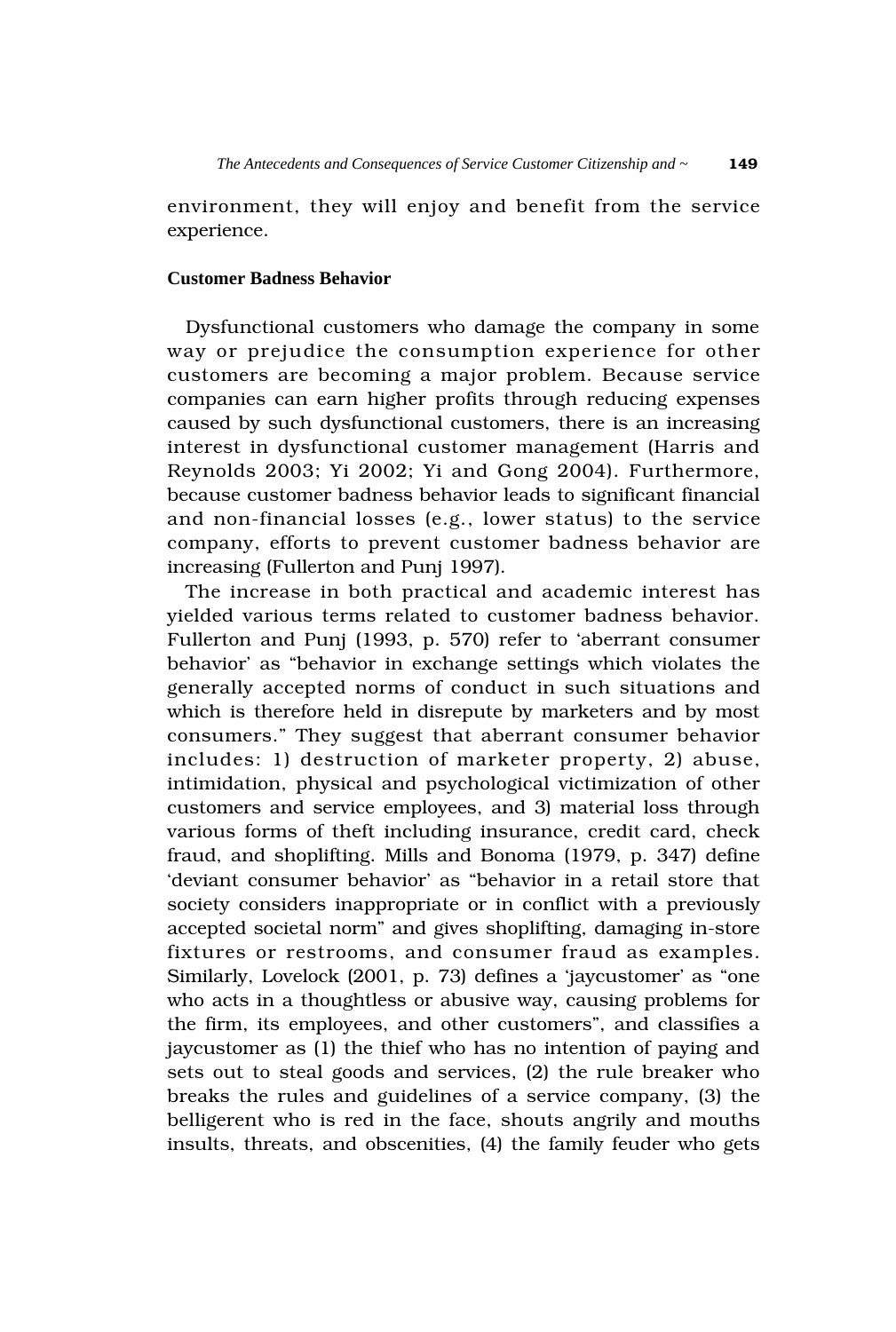into arguments with other customers, (5) the vandal who damages service facilities and equipment, and (6) the deadbeat, delinquent account which fails to pay what is due for the service received. For Hoffman and Bateson (1997), 'uncooperative customers are denoted as (1) 'egocentric Edgar' who places his or her needs above those of all other customers and service employees, (2) 'bad-mouth Betty' who becomes loud, crude, and abusive to service employees and other customers alike, (3) 'hysterical Harold' who reverts to screaming and tantrums to make his point, (4) 'dictatorial Dick' who assumes superiority over all personnel and management, and (5) 'freeloading Freeda' who uses tricks or verbal abuse to acquire services without paying. Based on these various terms and definitions, this study defines customer badness behavior as "customer behavior that causes problems for the service company, its employees, and other customers in a thoughtless or abusive manner."

The early research in this field examined the antecedents of customer badness behavior. Fullerton and Punj (1993) suggest that a number of factors are related to the occurrence of customer badness behavior. These include: (1) demographic characteristics such as customer age, sex, education, and occupation, (2) psychological characteristics of customer such as personal traits, level of moral development, unfulfilled aspirations, and propensity of thrill-seeking, (3) social influences, and (4) consumer's antecedent mood states. More recently, a growing body of research has examined the consequences of such behavior. According to Harris and Reynolds (2003), badness behavior impacts negatively on customer contact employees, other customers, and the company as a whole. Customer badness behavior can cause service employees implicit psychological stress such as shame and insult. Specifically, threatening, aggressive, and obstructive customer behavior may have negative effects on the mood and emotion of service employees. Because customer badness behavior includes disturbing the service-provision process of other customers intentionally or accidentally, customer badness behavior can have a negative effect on the satisfaction perceived by other customers, perceived service quality, and loyalty to the company. Given that employees still have to deal with bad customers, their behavior reduces the time available to serve other customers and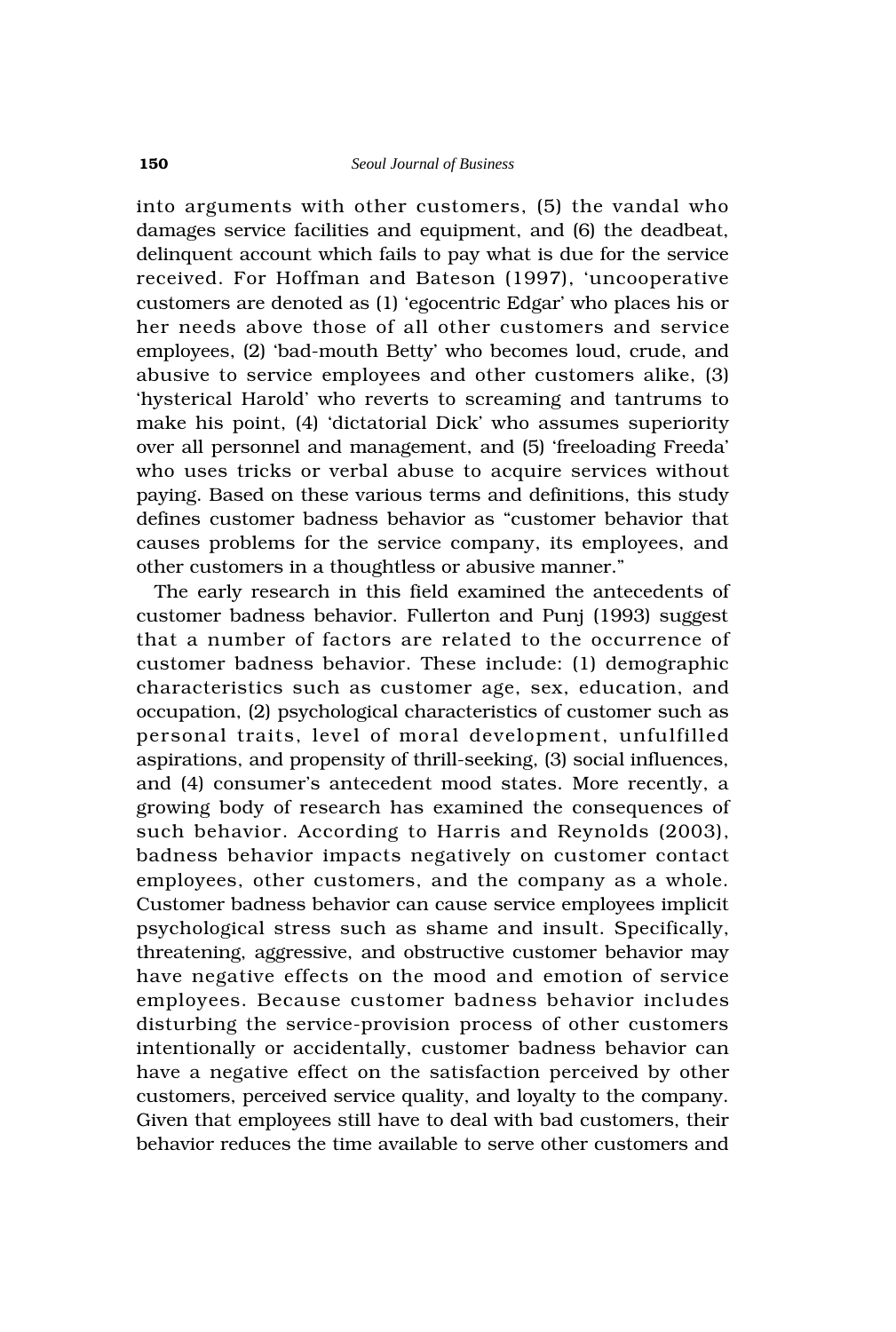thus exerts a negative impact on the retention, recruitment, and training of employees. Consequently, the service company may suffer from serious financial damage in terms of decreased profitability (Harris and Reynolds 2003).

Conceptual differences are evident between customer citizenship behavior and customer participation behavior. Customer participation behavior (CPB) refers to the actions of and resources supplied by customers for service production and delivery (Rodie and Kleine 2000). Similarly, Keh and Teo (2001) describe CPB as behavior that customers are literally required to perform during their service encounter. Kelley, Donnelly, and Skinner (1990) use customers of financial institutions who provide detailed records of their credit history as well as clients of accounting firms which also provide information, as examples of customer participation behavior. If customers do not fulfill the required action properly, the delivery of service will not succeed. It is thus concluded that in certain service contexts, customer participation behavior is the required action for service delivery.

However, customers may choose to cooperate with service providers, make suggestions to the service organization, and help other customers beyond mere passive behavior in the context of service provision (Bettencourt 1997; Groth 2005; Keh and Teo 2001). However, even if customers do not perform such extrarole behaviors voluntarily, service failure would not necessarily occur.

We can also make conceptual distinctions between customer badness behavior and customer complaint behavior. In the marketing literature, customer complaint behavior includes engaging in negative word-of-mouth, exiting, and contacting third parties (Blodgett, Hill, and Tax 1997). Based on the preceding discussion, customer complaint behavior is often intended to resolve dissatisfaction during service delivery through a socially accepted method.

However, customer badness behavior is based on more than dissatisfaction, and occurs for various reasons. These include violence, theft, and fraud that violate generally accepted social norms. Thus, such behavior damages service organizations and other customers.

Table 1 summarizes the conceptual differences between these key concepts.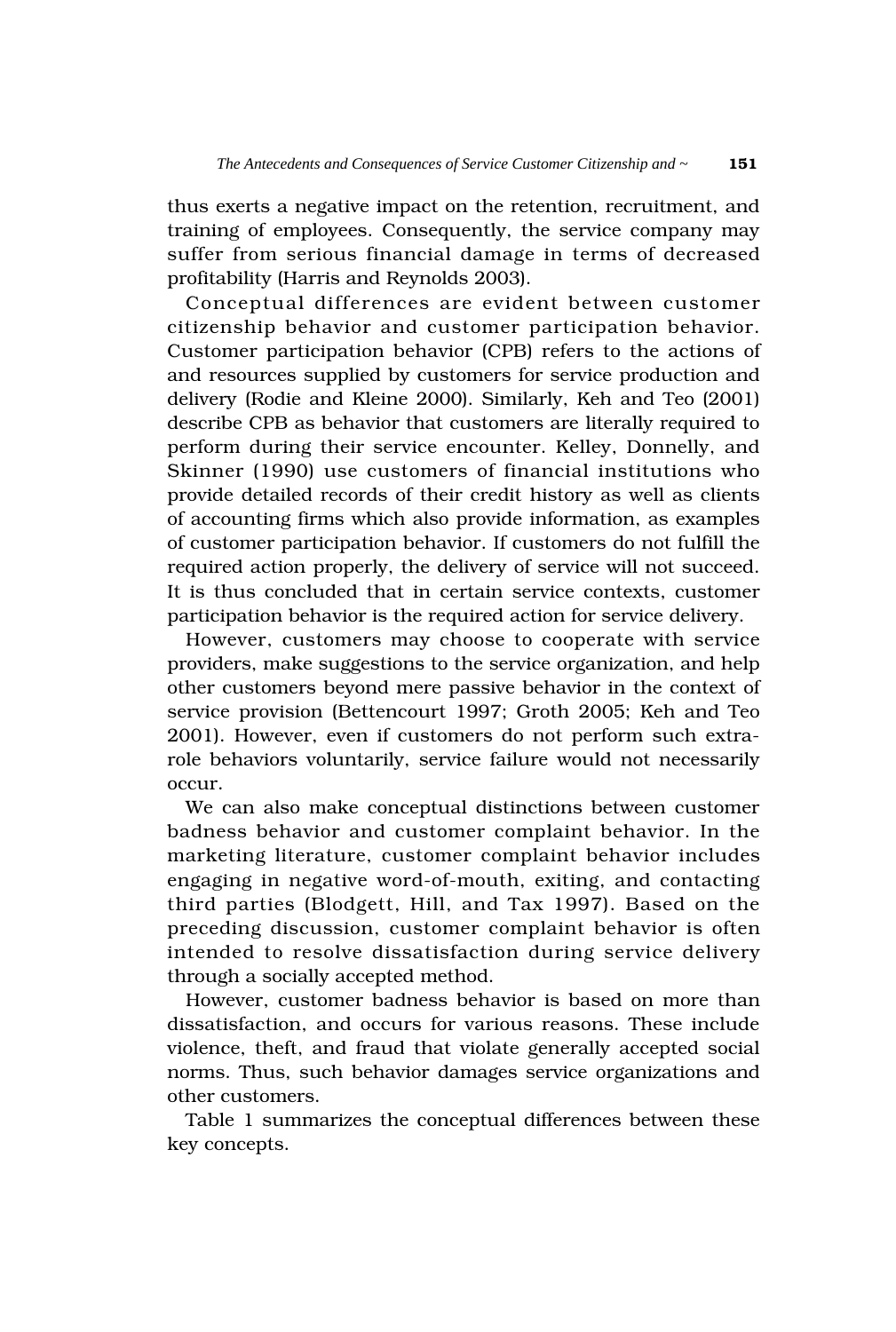|               | In-role                   | Extra-role           |  |  |
|---------------|---------------------------|----------------------|--|--|
| Functional    | Participation Behavior    | Citizenship Behavior |  |  |
| Dysfunctional | <b>Compliant Behavior</b> | Badness Behavior     |  |  |

#### **Table 1. The Distinction of Customer Behaviors**

#### **Perceived Service Quality**

Increasingly, service companies focus their attention on improving customer service quality. Morrison (1996) accounts for this growing concern in that, firstly, service companies face ever increasing pressure from overseas competitors. Secondly, customers are more and more willing to do their business elsewhere if they are dissatisfied with the present seller. On the other hand, if customers have positive impressions of service quality, their satisfaction increases. Increased customer satisfaction is expected to lead to greater customer retention (Anderson and Mittal 2000; Schneider, White, and Paul 1998). Service quality improves customer satisfaction, satisfied customers develop a strong relationship with the provider, and this in turn generates steady revenues, and improves a firm's financial performance (Johnson and Selnes 2004; Morgan, Anderson, and Mittal 2005; Storbacka, Strandvik, and Grönroos 1994).

The marketing literature has traditionally investigated the impact of customer-contact (front-line) employees on service quality (Bitner 1990; Hartline and Ferrell 1996; Zeithaml, Parasuraman, and Berry 1990). Unlike tangible products, services are produced and consumed simultaneously, so that boundary-spanning personnel essentially become the service producer. This aspect of services brings into sharp focus the vital role that service employees play in delivering high-quality services (Bienstock, DeMoranville, and Smith 2003). Hartline and Ferrell (1996) propose that, because the delivery of services occurs during the interaction between contact employees and customers (the service encounter), the attitudes and behaviors of contact employees can influence customer perceptions of the service. Thus, service companies must find ways to manage their customer-contact employees effectively to help ensure that their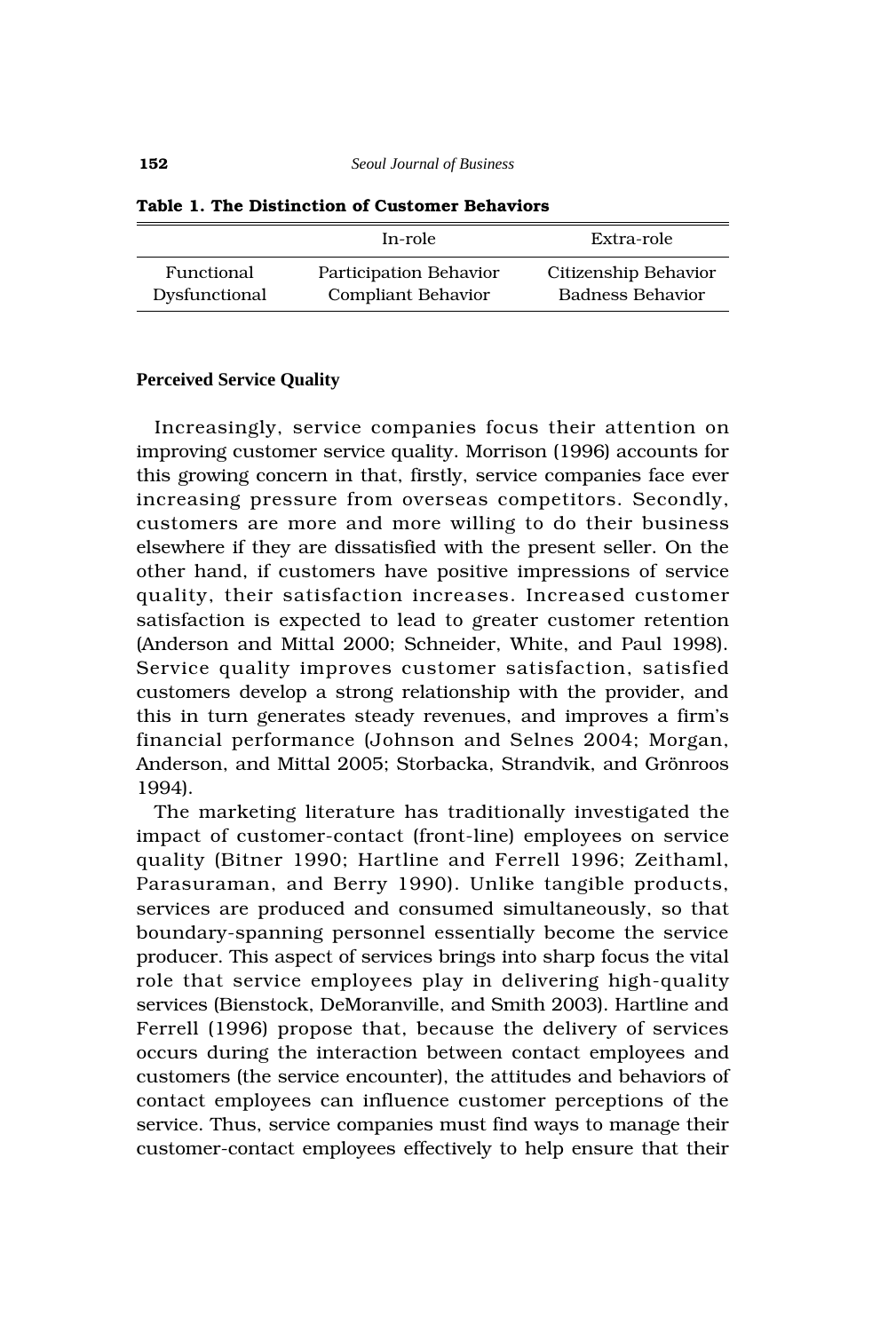attitudes and behaviors are conducive to the delivery of quality service (Hartline and Ferrell 1996).

However, recent studies have focused on the role of service customers in the perception of service quality (Bienstock, DeMoranville, and Smith 2003; Cronin and Taylor 1992; Parasuraman, Berry, and Zeithaml 1991). That is, there is another component in service encounters, namely customers. A growing number of studies emphasize the importance of customers as human resources (Lengnick-Hall 1996; Mills and Morris 1986; Namasivayan 2003). As a consequence, customers are becoming increasingly significant in the formation of service quality. Lengnick-Hall (1996) explains that many firms have 'erased the buffer' between core activities and customers, and that direct contact with customers is related to an emphasis on service quality. As customers' sophistication, knowledge, and expertise increase, they are viewed as important co-producers. In this regard, Schuler and Harris (1992) argue that firms should consider customers as partners for success. A partnership perspective is a useful conceptual framework for considering customers and competitive quality. Yoon and Suh (2003) argue that external customer evaluations of service quality constitute a major element of service firm effectiveness.

In summary, the above arguments suggest that the role of customers is highly significant for service quality. Nevertheless, many researchers have focused mostly on the role of employees and neglected that of customers. Thus, this study attempts to investigate the effects of customer extra-role behavior (citizenship and badness behavior) on service quality perceived by customers. The study is intended to provide useful implications for the managing and influencing service customer behavior.

# **HYPOTHESES**

Our objective is to examine the antecedents and consequences of customer citizenship and badness behavior. In particular, we identify three antecedents: (1) negative affect, (2) justice, and (3) commitment. We also suggest one main consequence: perceived service quality. The conceptual framework of this study is presented in Figure 1.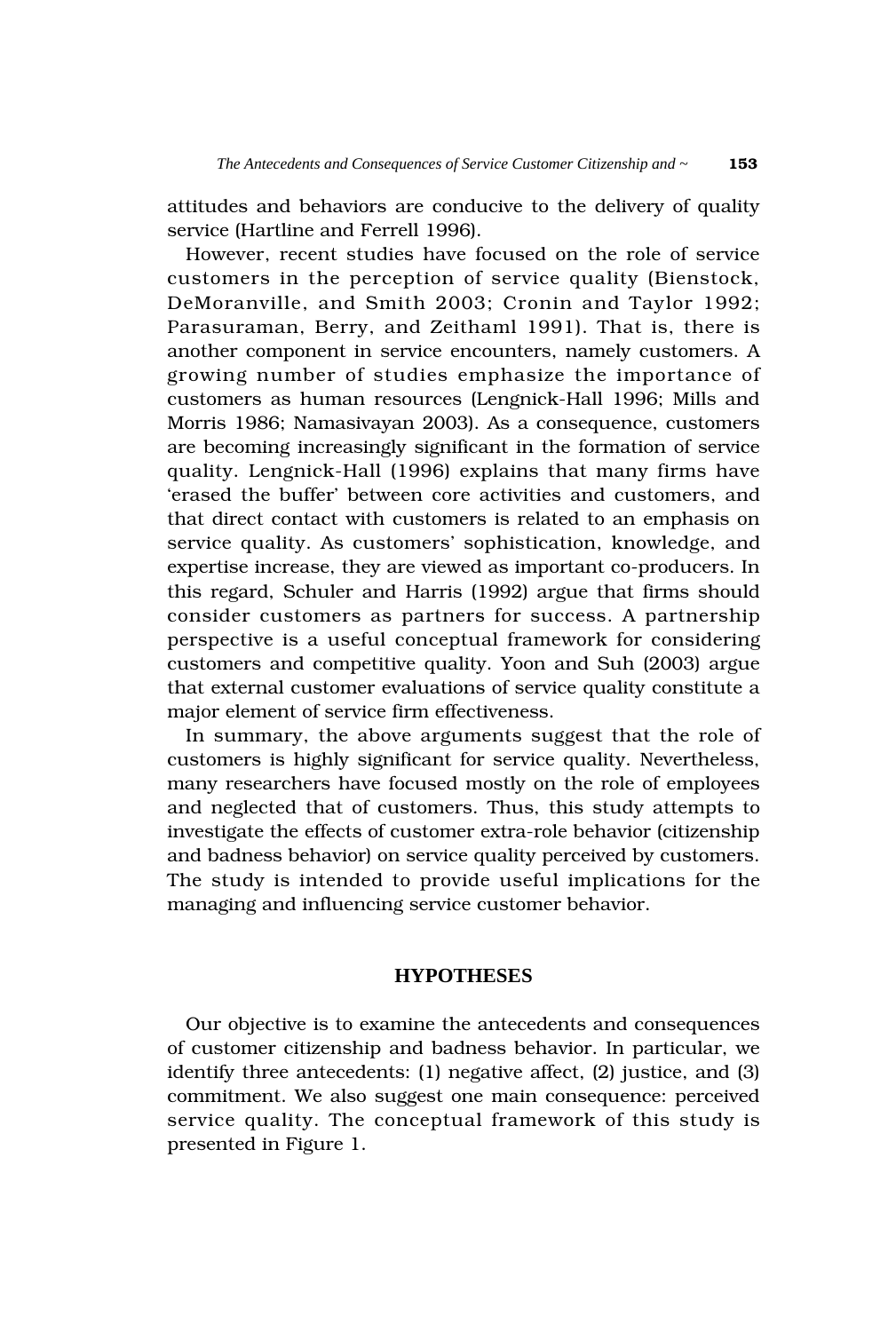

**Figure 1. Conceptual Model**

#### **Negative Affect**

Watson and Clark (1984) define *negative affect* as a higherorder personality variable describing the extent to which an individual experiences levels of distressing emotions such as anger, hostility, fear, and anxiety. The present study examines negative affect experienced during service encounters. Watson and Clark (1984) conclude that people subject to high negative affect are more hostile, demanding, and distant than those facing only low negative affect. Compared with a person who scores low on a measure of negative affect, an individual who scores high on such a measure can be described as experiencing greater distress, discomfort, and dissatisfaction over time in different situations (Skarlicki, Folger, and Tesluk 1999; Watson and Clark 1984). Douglas and Martinko (2001) explain that, in the social psychology literature, negative affect has been associated with aggression. Eysenck and Gudjonsson (1989) note that negative affect may produce delinquency, which is defined as the tendency to violate moral codes and engage in disruptive behavior. Heaven (1996) established that negative affect is related to self-reports of interpersonal vandalism, violence, and theft. Because customer badness behavior is one form of such deviant behavior, we expect that negative affect may be positively related to customer badness behavior.

H1: Negative affect will exacerbate customer badness behavior.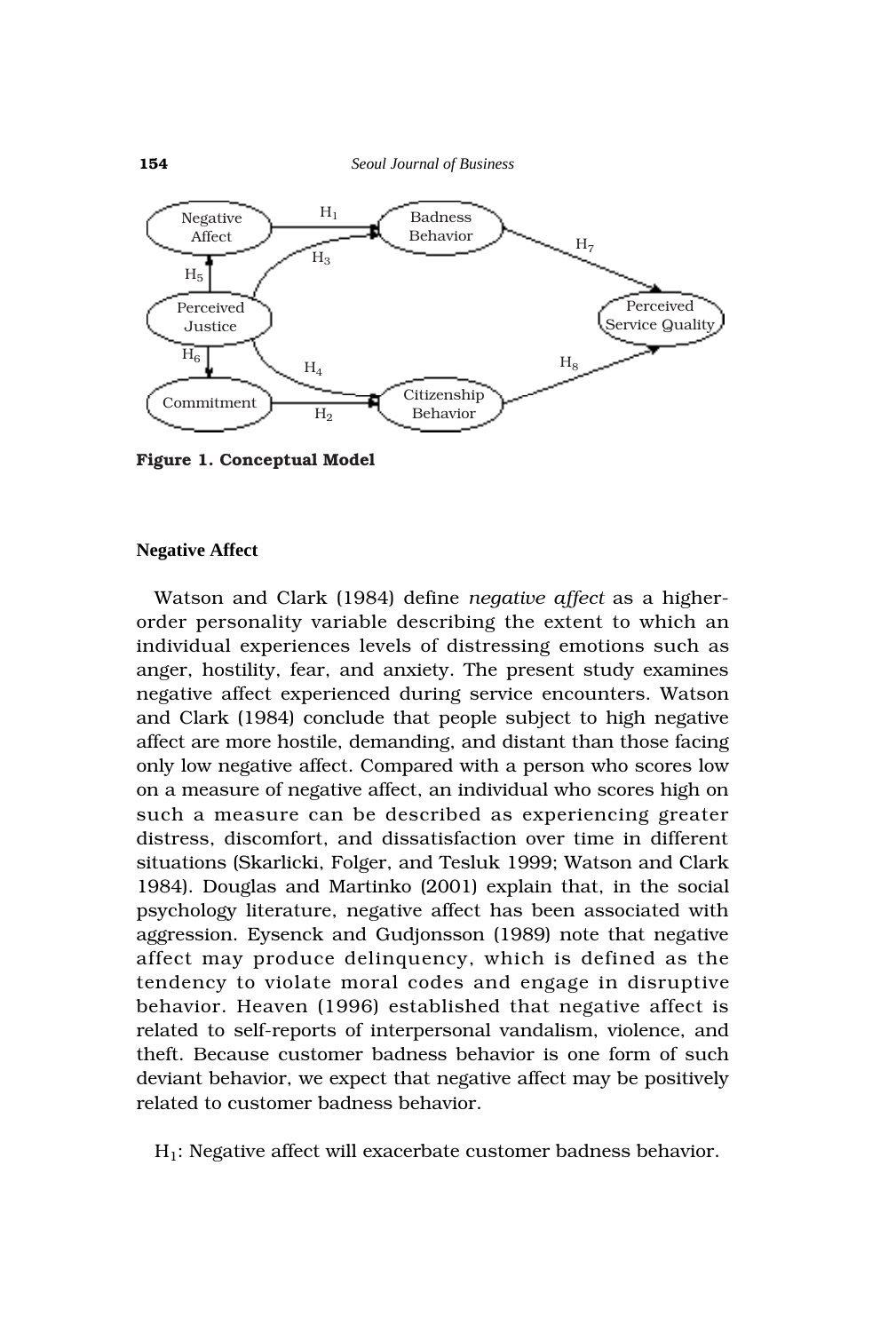# **Commitment**

*Commitment* is defined as the relative strength of an individual's identification with and involvement in a particular organization (Steers 1977). Early research on commitment concentrated exclusively on employees. However, service customers come to accept organizational goals and values through the socialization process, and they become more committed to the organization through stronger identification and involvement with the organization (Kelley, Donnelly, and Skinner 1990). Prior researchers have reported that commitment is strongly associated with citizenship behavior. Those who are committed to an organization are willing to make some form of sacrifice in order to contribute to its well being (Mowday, Porter, and Steers 1982). Meyer and Allen (1984) also report a strong relationship between commitment and citizenship behavior. Brief and Motowidlo (1986) argue that the components of commitment are predictive of citizenship behavior. Mackenzie, Podsakoff, and Ahearne (1998) suggest that commitment is an antecedent of inrole performance and a consequence of extra-role performance of citizenship behavior. Recent researches posits that customers engage in citizenship behavior that parallels that of employees and can be conceptualized and managed in similar ways (Groth, Mertens, Murphy 2004). Therefore, we predict a positive relationship between commitment and customer citizenship behavior.

 $H_2$ : Commitment will exert a positive influence on customer citizenship behavior.

# **Perceived Justice**

A substantial body of research on justice deals with efforts to recover from service failure (Blodgett, Hill and Tax 1997; Maxham III and Netemeyer 2002; Olsen and Johnson 2003). Owing to the inseparability of production and delivery processes, direct contact between customers and service providers is inevitable (Bowen and Schneider 1985). Therefore, customers can perceive justice in the service delivery context as do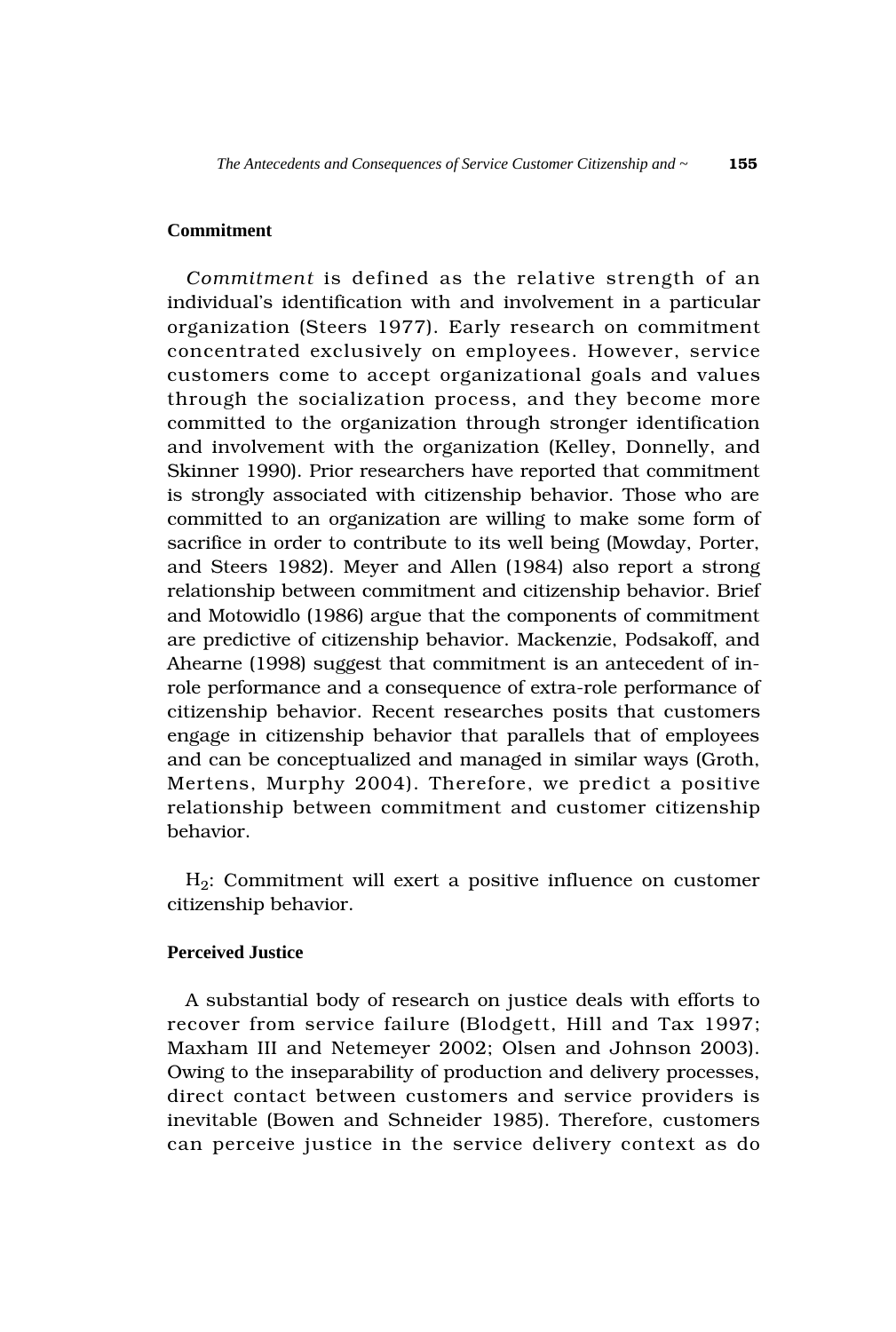employees. With respect to human resource management, studies on employees provide some indirect implications for the relationship between justice and customer badness behavior. Aquino, Lewis, and Bradfield (1999) suggest that perceptions of injustice have been associated with deviant behaviors such as employee theft and vandalism. According to Sommers, Schell, and Vodanovich (2002), if employees feel they have been treated unfairly by those in power in the organization, they may resort to indirect and covert forms of retaliation.

We may thus posit a negative relationship between customer badness behavior and service justice, because customers are, in a sense, also employees. Organizational psychology suggests that justice generally encompasses three different components. Distributive justice refers to the perceived fairness of outcomes that an individual receives. Procedural justice is the perceived fairness of procedures that are used to determine outcome decisions. Interactional justice concerns the extent to which individuals are treated with politeness, dignity, and respect by those who carry out procedures or determine outcomes. In the service context, interactional justice involves evaluations of the respectfulness, politeness, and openness of customer-employee communication (Bies and Moag 1986; Colquitt 2001; Cropanzano and Greenberg 1997; Chory-Assad and Paulsel 2004). In this paper, we examine only interactional justice. Because the context of this research is characterized by frequent interaction between service employees and customers, interactional justice is therefore likely to be most relevant. Furthermore, of the three categories of justice, interactional justice has received the least attention in the literature.

H3: Perceived justice will lower the degree of customer badness behavior.

Social exchange theory predicts that people seek to reciprocate to those who benefit them. Organizational citizenship behavior is one form of behavior that employees may exhibit in order to reward those who benefit them (Tansky 1993). Justice may be one type of benefit. Organ (1990) and Moorman (1991) suggest a reason why a measure of perceived justice may predict organizational citizenship behavior. Equity theory predicts that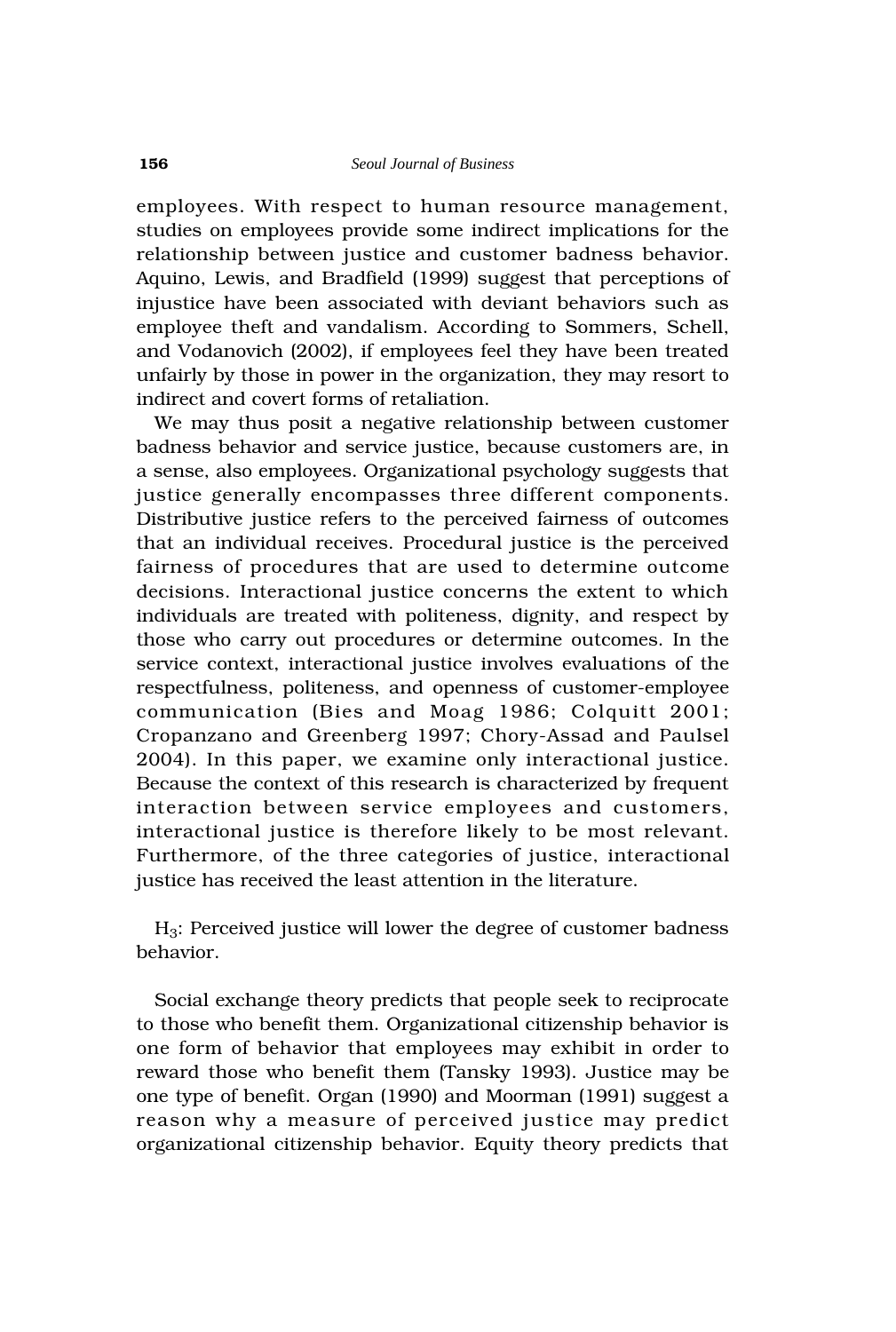conditions of unfairness will create tension within a person, which he or she will attempt to resolve (Adams 1965). Citizenship behavior can be considered an input into an individual's equity ratio. Masterson (2001) suggests that if employees value fair treatment by the organization and perceive that they are indeed treated fairly, they will be committed to the organization and thus feel obliged to reciprocate by providing something of value in return. In a service context, this reciprocity is likely to take the form of customer citizenship behavior. According to the meta analysis by Podsakoff et al. (2000) and Cohen-Charash and Spector (2001), justice is strongly related to organizational citizenship behavior. Given the conceptualization of customers as human resources of organizations, we believe that these arguments relating to employees can also be applied to customers. Thus, the following hypothesis is proposed.

H4: Perceived justice will exert a positive influence on customer citizenship behavior.

From a customer perspective, justice is more than merely a matter of economic exchange. However customers do not consciously calculate justice. Justice leads to specific effects, because the intangibility of services intensifies customer sensitivity to justice issues (Chebat and Slusarczyk 2005). Skarlicki, Folger, and Tesluk (1999) argue that if individuals perceive organizational decisions and actions to be unjust, they are likely to experience negative affect such as anger, outrage, and resentment. If individuals receive fair treatment, they will feel positive affect (Chebat and Slusarczyk 2005). Kennedy, Homant, and and Homant (2004) explain that perceived injustice results in profound anger toward the employer and organization, or toward specific employees and supervisors who are seen to have done wrong. The meta-analysis by Cohen-Charash and Spector (2001) shows that negative emotions are predicted by organizational justice. Based on these findings and the related literature, the following hypothesis is proposed.

 $H<sub>5</sub>$ : Perceived justice will lower negative affect.

Based on employee studies, we can find a reasonable basis for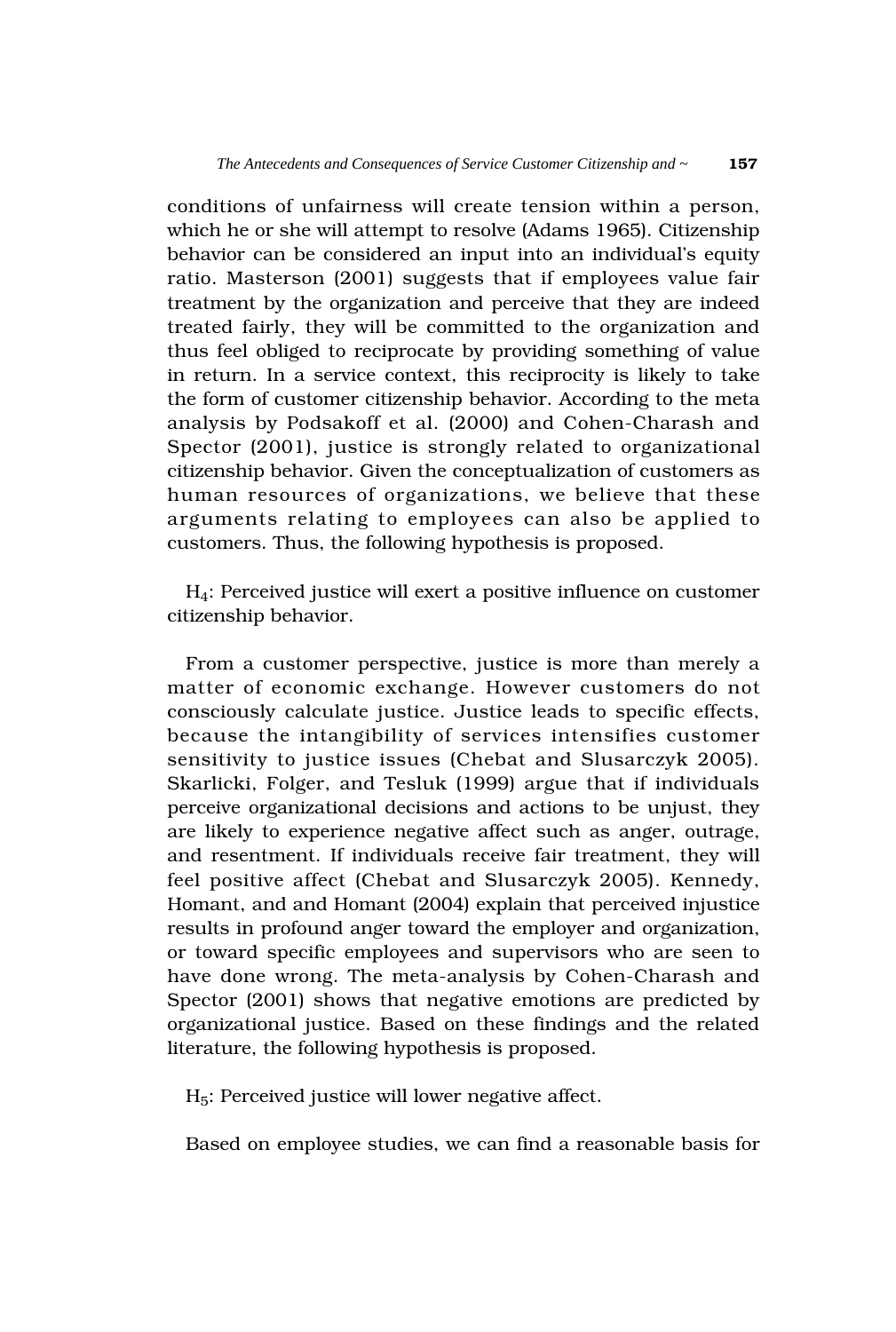a relationship between interaction justice and commitment among customers, because customers are, in effect, "partial employees." Masterson (2001) proposes that, to the extent employees feel fairly treated, they are more likely to feel a strong sense of belonging and identification with their organization, and, as a result, commit to it. Masterson (2001) developed a "trickle-down" model of justice, according to which, employee perceptions of justice influence their affective commitment. Empirical evidence has linked perceived justice to organizational commitment (McFarlin and Sweeney 1992). According to Bowen, Gilliland, and Folger (1999), when customers believe firms treat them fairly, they are most likely to form enduring relationships and establish organizational commitment, even though they are "just" customers. Therefore, we expect perceived justice to be positively related to commitment.

 $H_6$ : Perceived justice will exert a positive influence on commitment.

# **The Relationship between Customer Extra-role Behavior and Perceived Service Quality**

The service marketing literature to date has paid scant attention to the consequences of customer badness behavior (Babin and Babin 1996; Cox, Cox, and Moschis 1990). However, recently, a growing body of mainly theoretical research has been published on this subject (Fullerton and Punj 1997; Harris and Reynolds 2003). Yet far less progress has been made empirically. According to Lovelock (2001), customer badness behavior is a cause of problems for firms, their employees, and other customers. We would thus expect customer badness behavior to exert a negative influence on perceived service quality. Fullerton and Punj (1993) conclude that customer badness behavior has a harmful impact on the performance of service organizations. Stewart and Chase (1999) claim that a substantial portion of service failure results from human error in the service delivery process, since services are inherently people-intensive. In this regard, customer badness behavior can be seen as a human error of customers in the dyadic service relationship. We therefore expect customer badness behavior to be negatively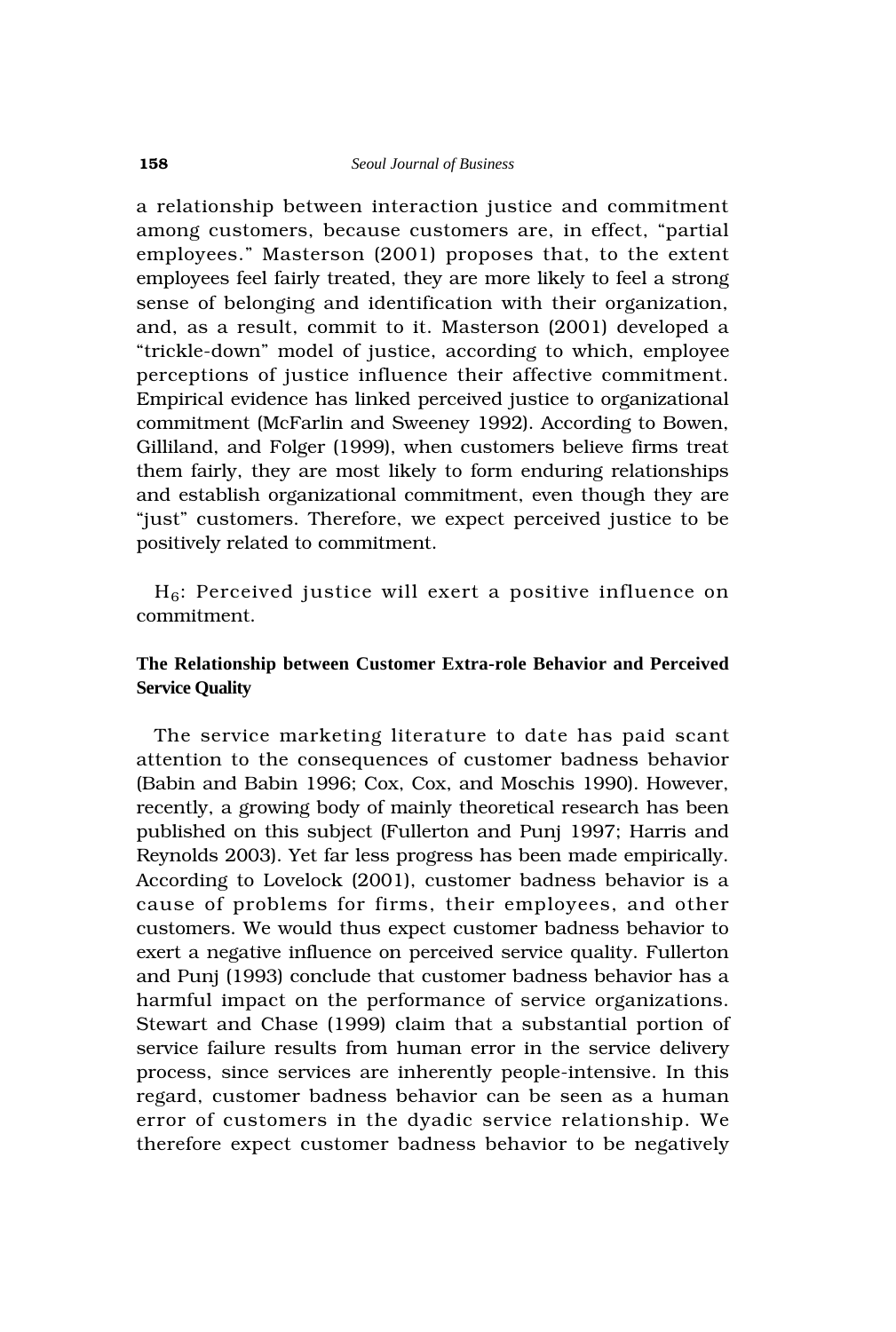related to perceived service quality. The performance of service organizations can be defined as the behavior of service employees and customers who contribute to the goals of the organization (Dunlop and Lee 2004). Because customer badness behavior, as defined in this paper, is opposed to the goals of service organizations, it is logical that customer badness behavior would contribute negatively to the goals of a service organization. Recent research has measured the performance of service organizations as perceived service quality (Bell and Menguc 2002).

The present study measured perceived service quality from the viewpoint of customers themselves, not from that of other customers. The traditional stressor-stress-strain framework posits that objective stressors in the environment evoke cognitive appraisals about the situation and coping responses (Grandey, Dickter, and Sin 2004). In our model, customer badness behavior is the work stressor. Therefore, if employees feel threatened by customer badness behavior, they will experience high levels of stress and may fail to provide adequate servicerelated works to their customers. For this reason, the customer who exhibits badness behavior himself might experience a low level of service quality. Although other customers' behaviors also have impact on perceived service quality, this study focuses on the behavior and perception of customers themselves. As the study is mainly dependent on self-reported surveys, it is difficult to gather the information of other customers' behavior.

Therefore, we propose that customer badness behavior has a negative influence on perceived service quality.

H7: Customer badness behavior will exert a negative influence on perceived service quality.

The present study examines the relationship between customer citizenship behavior and perceived service quality. It would be helpful to consider the various definitions of customer citizenship behavior in the literature. As noted above, they are related to service quality. According to Groth (2005), customer citizenship behavior is associated with higher service quality. Bettencourt (1997) suggests that customer citizenship behavior is related to the ability to deliver service quality. Consistent with this view,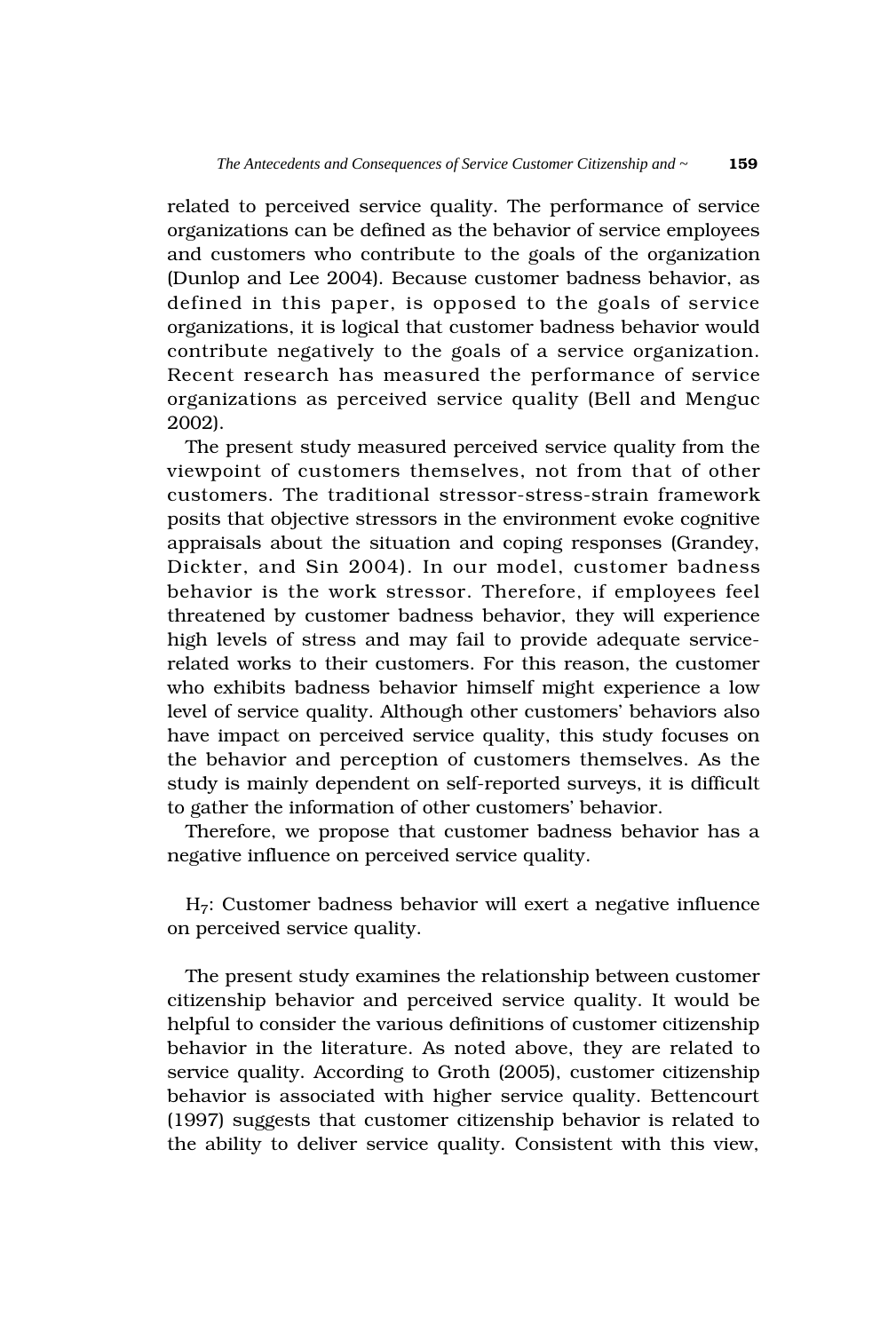various studies have found an association between customer citizenship behavior and service quality, both conceptually and empirically (Castro, Armario, and Ruiz 2004; Podsakoff and Mackenzie 1997; Podsakoff et al. 2000). Bell and Menguc (2002) suggests two reasons for positive relationships between organizational citizenship behavior (OCB) and service quality. Firstly, OCB has a direct effect on customer perceptions, because it emerges during employee-customer interactions. Secondly, OCB can exert a positive effect on service quality through internal organizational factors, including service climate and service process consistency. In a similar manner to employees, customers of a service organization can engage in compliance and thorough citizenship behavior. As a result, the efficiency and productivity of the service production and service delivery are expected to increase. That is, customer citizenship behavior would have a positive effect on service quality perceived by customers.

Morrison (1996) views citizenship behavior as service-oriented behavior and argues that prior research has focused on the antecedents of citizenship behavior, but neglected critical organizational outcomes such as service quality. He also claims that citizenship behavior can contribute toward creating superior service quality perceptions. Applying Morrison's (1996) arguments to the customer perspective, service customers are likely to show high levels of respectful and considerate behavior to one another, as well as a positive attitude toward other customers. They will also avoid unnecessary complaining about the firm. Customers will experience greater service quality to the extent such behaviors are exhibited. In addition, through suggestions from customers, service organizations can continually improve their customer service. Based on the above discussion, it is proposed that there is positive relationship between customer citizenship behavior and perceived service quality.

 $H_8$ : Customer citizenship behavior will exert a positive influence on perceived service quality.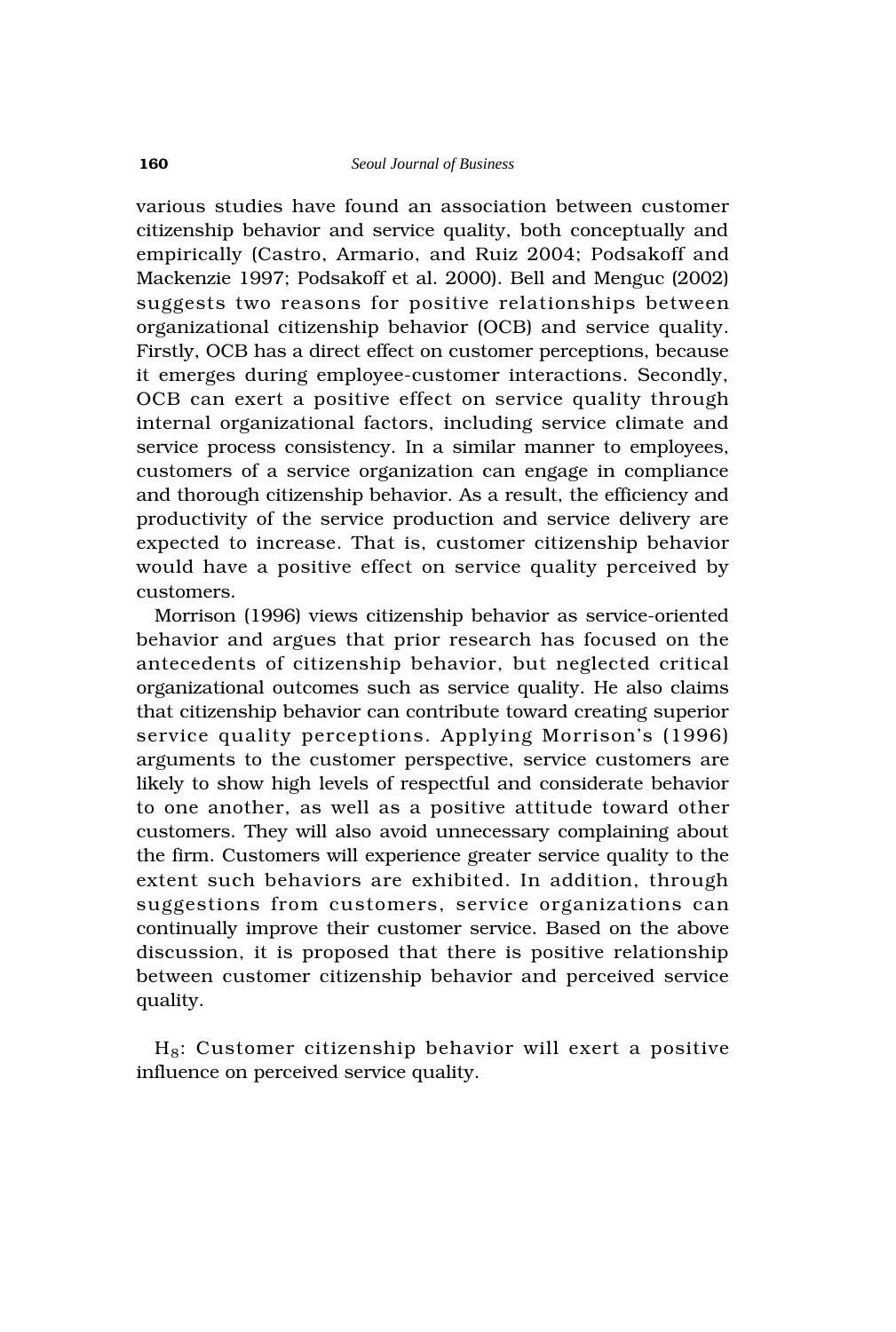# **METHOD**

#### **Sample Selection and Data Collection**

Participants were recruited from customers visiting a sports center in Seoul, South Korea. Although service situations are very diverse, the present study is based on exercise class participants at this sports center. The exercise class generally involves a high level of interaction between employees (instructors) and customers. Furthermore, it is 'high participation', requiring customers to perform most of the task themselves (Bitner et al., 1997). It is, therefore, to be expected that customer extra-role behaviors are well represented. Furthermore, the sports center in this study can provide customized service program and/or a decent customer care to customers because most of the class consists of less than 10 people. Thus, it is possible for customers to feel justice from employees.

Individuals were approached in public areas of the sports center. Having given their informed consent to participate in the study, one hundred individuals completed the questionnaires in a designated area. It turned out that three questionnaires were invalid.

Because people might tend to provide socially acceptable answers when asked about unacceptable or negative behavior, several precautions were taken to avoid response bias, based on Cole (1989) and Sudman & Bradburn (1982). Firstly, considerable attention was paid to the wording of the questionnaire. For example, the questionnaires did not contain any negative expressions. Respondents were told that the survey concerns the behavior of customers during instructional classes within the sports center program. The program instructor was not present when the questionnaires were completed, and there were verbal instructions emphasizing anonymity. The participants were 28% male and 72% female. With respect to exercise types, 36% were health, 54% jazz dance, 9% swimming, and 1% for other types of exercise. Regarding the enrollment period, 28% had signed up for less than 2 months, 34% for less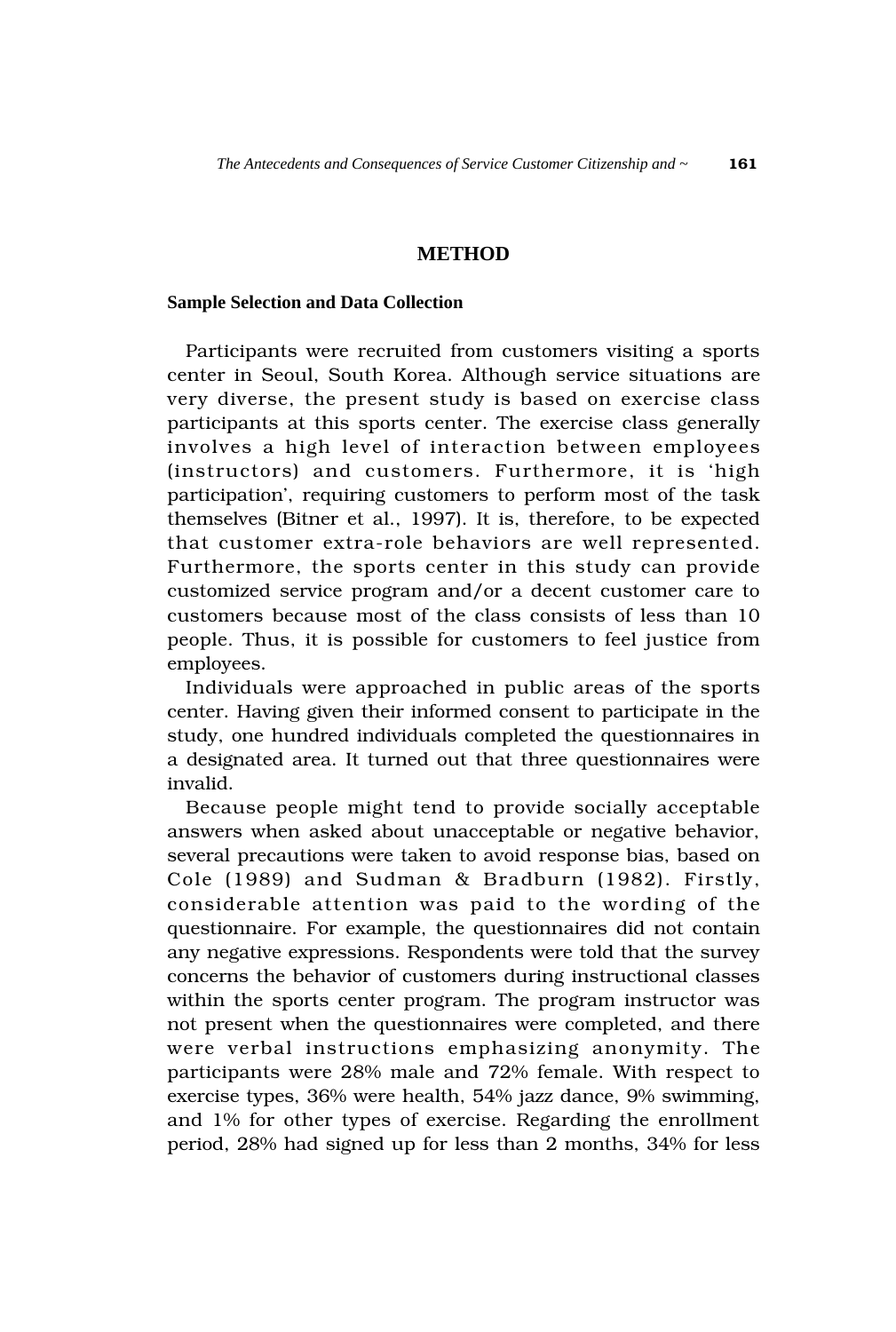than 6 months, 28% for up to 2 years, and 10% for more than 2 years.

#### **Measures**

Self-administered questionnaires were used for the entire survey. For all constructs, we adopted the scale items from the relevant literature. However, we modified the wording of specific items to reflect the focus of present study on exercise classes.

The constructs were measured by means of seven-point Likert scales, ranging from 1 (strongly disagree) to 7 (strongly agree), and items were selected for measurement using three steps. Firstly, items from the existing literature were translated from English into Korean. Secondly, a university professor and a graduate student who were proficient in English were asked to evaluate the appropriateness of the Korean version of the scale. The inappropriate items were eliminated. Thirdly, a reexamination of measurements was repeated during the pre-test process. The above steps ensured that the questionnaire satisfied the criterion of content validity.

Negative affect was assessed with three items from Bougie, Pieters, and Zeelenberg (2003). These items measured the degree of anger, enragement, and resentment that respondents have felt toward instructors or other members of classes at the sports center. Perceived justice was measured by three items assessing the extent to which class instructors look after uses of the center, listen to them attentively, and treat them with courtesy. These measures were adopted from Blodgett, Hill, and Tax (1997).

Commitment was measured with three items adapted from Maltz and Kohli (1996). The items include: "I feel emotionally attached to this sports center," "I feel a strong sense of belonging to the sports center," and "This sports center has a great deal of personal meaning for me." Three items from Bennett and Robinson (2000) were used to assess customer badness behavior at the sports center: "acted rudely toward someone at the sports center," "came in late to class without permission," and "did not follow lecturers' instructions."

Customer citizenship behavior was measured with five-item scales adapted from prior research (Groth 2005). The items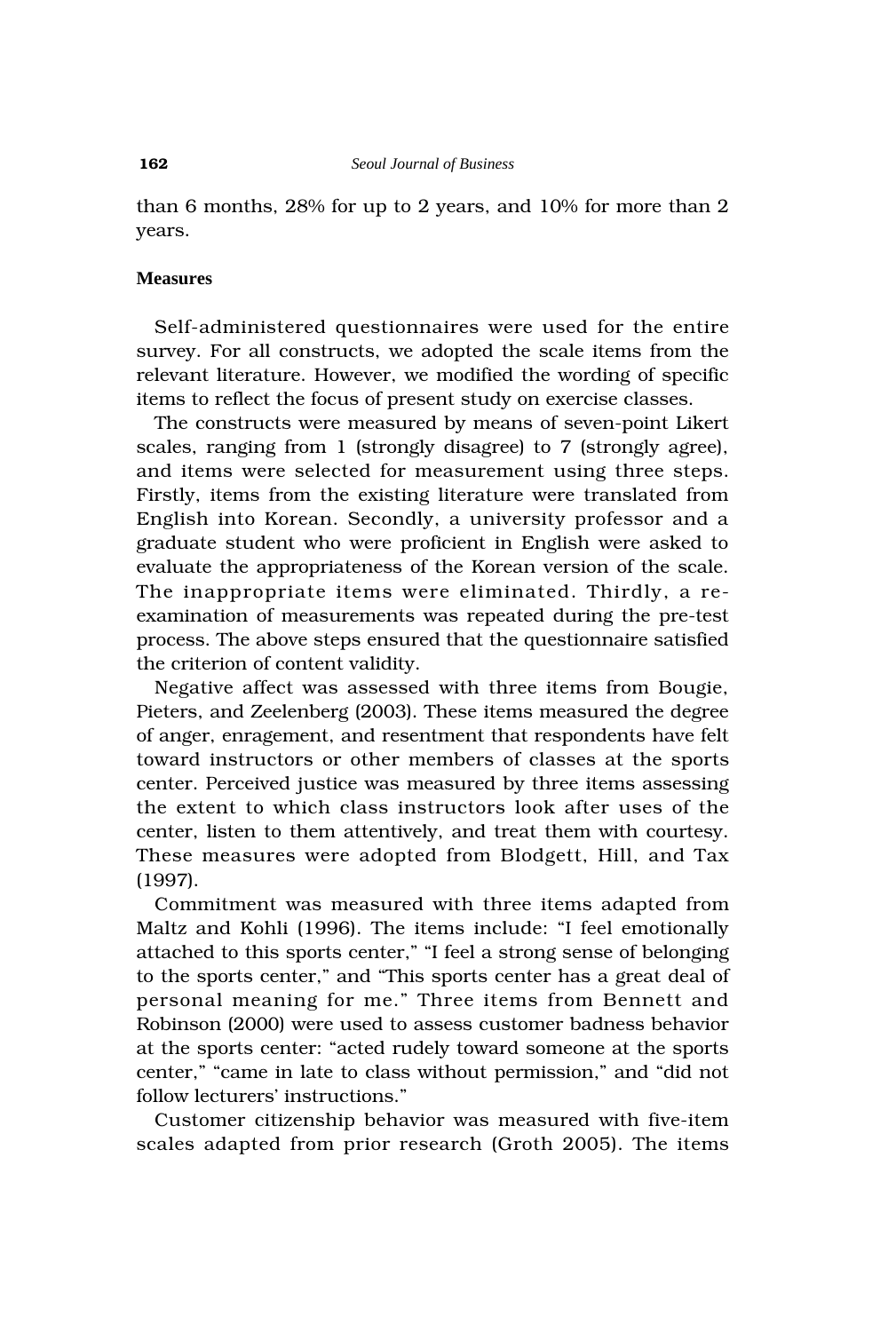reflected the degree to which customers recommend this sports center to peers and family, provide feedback for improvement, and assist and help other customers during exercise classes.

Perceived service quality was measured with five items from Bell and Menguc (2002). This scale was intended to assess promptness of service from the contact-employees, and his/ her courteousness, personal attention, ability to answer the customer questions, and understand customer-specific needs. In regards to measuring service quality, the SERVQUAL instrument has attracted the greatest attention as a result of its claim of being able to measure the relevant dimensions of the perceived service quality regardless of the service industry. The SERVQUAL instrument still continues to appeal to both academics and practitioners.

Yoon and Suh (2003) argue that customer service quality appraisal is a central component in assessing the effectiveness of a service organization. Recent research has measured the performance of service organizations by perceived service quality (Bell and Menguc 2002). Further, the focus of the present research is the interaction between customers and employees. Therefore, the role of employees is still important and we feel that perceived service quality scale of this study is appropriate.

# **ANALYSIS AND RESULTS**

The conceptual model depicted in Figure 1 was tested using AMOS 4.0 (Arbuckle and Worthke 1999). All analyses used maximum likelihood estimation and the covariance matrix. The correlation matrix with standardized errors and means is provided in Table 2.

Structural equation modeling is sensitive to the distributional characteristics of the data, particularly the departure from multivariate normality or a strong kurtosis (skewness) in the data. A lack of multivariate normality is problematic mainly because it significantly inflates chi-square statistics and creates upward bias in critical values which determine coefficient significance (Hair et al. 1998). The present study measures deviant or undesirable behavior. Thus, it is possible that customer badness behavior measures suffer from an inadequate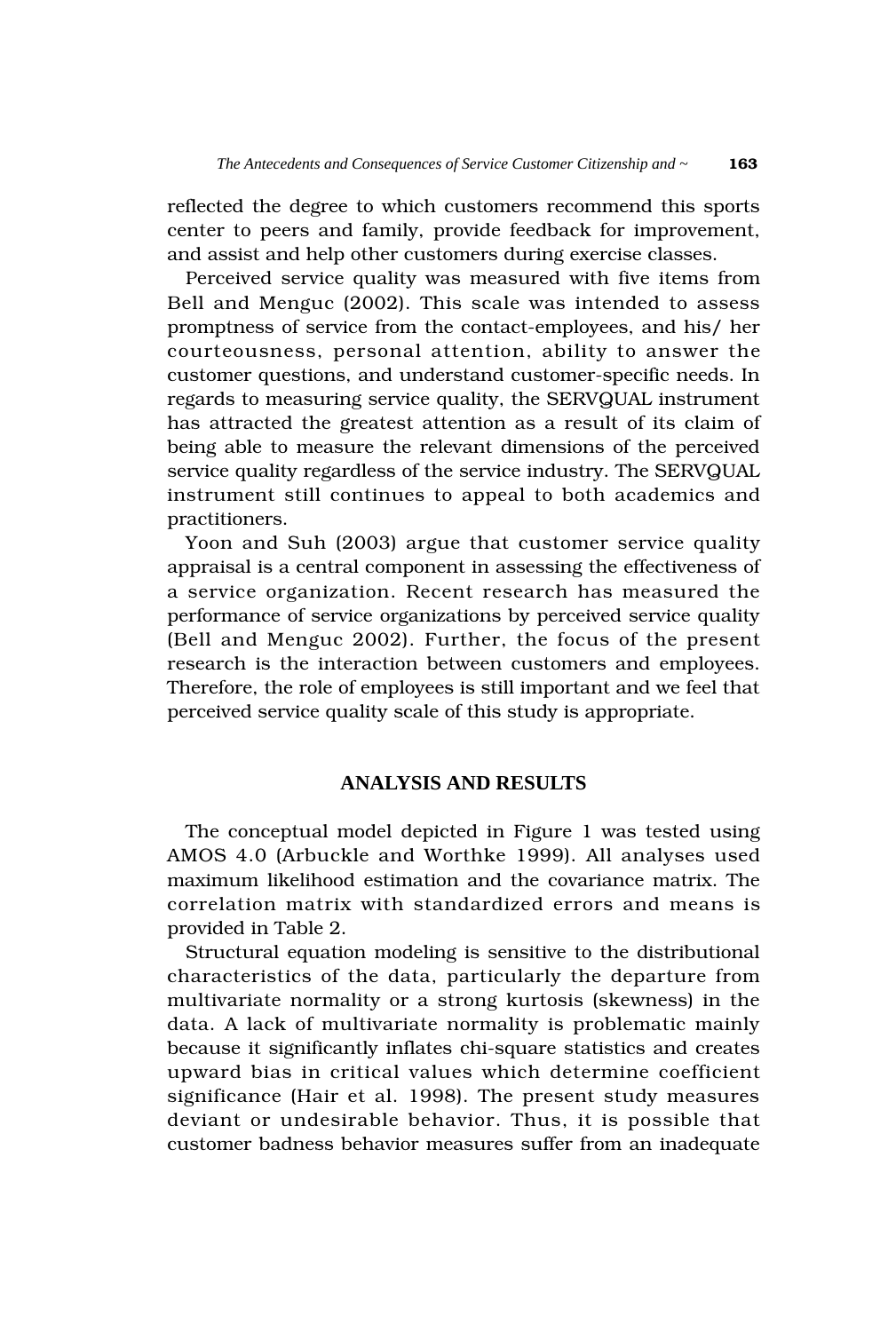|                              | Mean  | <b>SD</b> | Correlation |        |          |          |       |        |
|------------------------------|-------|-----------|-------------|--------|----------|----------|-------|--------|
|                              |       |           |             | 2      | 3        | 4        | 5     | 6      |
| 1. Negative Affect           | 3.707 | 0.948     | 0.741       |        |          |          |       |        |
| 2. Perceived justice         | 5.526 | 1.074     | 0.029       | 0.902  |          |          |       |        |
| 3. Commitment                | 5.206 | 0.958     | $-0.004$    | 0.715  | 0.863    |          |       |        |
| 4. Badness Behavior          | 1.827 | 0.691     | 0.099       | -0.041 | $-0.081$ | 0.717    |       |        |
| 5. Citizenship Behavior      | 5.938 | 0.801     | $-0.141$    | 0.422  | 0.493    | $-0.281$ | 0.902 |        |
| 6. Perceived Service Quality | 5.553 | 0.979     | 0.039       | 0.725  | 0.668    | $-0.084$ | 0.543 | 0.9256 |

**Table 2. Means, Standard Deviations, Correlations, and Reliabilities of Constructs**

NOTE: Italicized entries on the diagonal for variables are coefficient alpha estimates.

distribution problem, such as highly skewed data or extreme values from positive kurtosis. Therefore, this study examined the data normality. Consequently, several measures of customer badness behavior yielded high skewness problems (i.e., 4.472). To overcome these undesirable properties, we used the item parceling technique adopted in many empirical investigations as a means of obtaining item distributions that are more continuous and normally distributed (Bandalos 2002). As a result of parceling, the ranges of skewness and kurtosis were acceptable for structural equation model analysis (skewness: 0.730~0.960, kurtosis: -0.363~0.224).

### **Measurement Model**

Measures were validated using confirmatory factor analysis (CFA). The adequacy of the measurement model was evaluated for the criterion of overall fit with the data, reliability, convergent validity, and discriminant validity. The CFA produced a  $\chi^2$ goodness of fit statistic of 344.4 with 194 degrees of freedom (p < .001). The model fit was evaluated using the CFI and IFI fit indices that are recommended because of their relative stability and insensitivity to sample size (Bentler and Bonett 1980; Hu and Bentler 1999). The comparative fit index (CFI) is 0.904 and incremental fit index (IFI) is 0.907, suggesting a reasonably good fit. These results support the unidimensionality of the scales (Bagozzi and Yi 1988). Cronbach's  $\alpha$  coefficients (Table 2) reveal that all construct reliabilities exceed 0.70, which indicates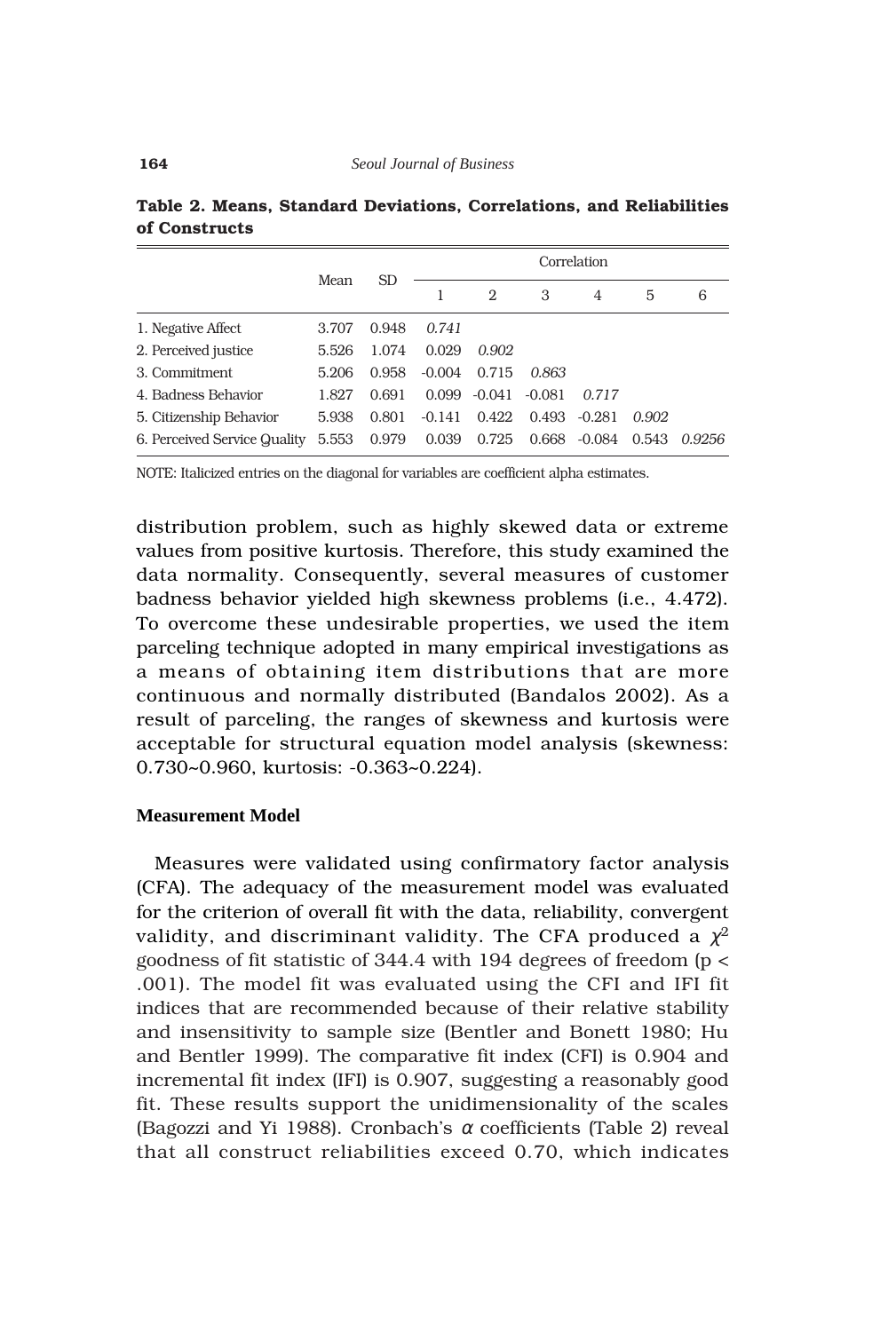| Hypothesized paths                                                             | Expected sign | Unstandardized Standardized<br>coefficient | coefficient | t-value  |
|--------------------------------------------------------------------------------|---------------|--------------------------------------------|-------------|----------|
| $H_1$ Negative affect $\rightarrow$ customer badness behavior                  | $\ddot{}$     | 0.191                                      | 0.295       | 2.100    |
| $H_2$ Commitment $\rightarrow$ customer citizenship behavior                   | $\ddot{}$     | 0.168                                      | 0.222       | 2.209    |
| $H_3$ Perceived justice $\rightarrow$ customer badness behavior                |               | 0.090                                      | 0.084       | 0.614    |
| $H_4$ Perceived justice $\rightarrow$ customer citizenship behavior            | $\ddot{}$     | 0.280                                      | 0.326       | 3.018    |
| $H_5$ Perceived justice $\rightarrow$ negative affect                          |               | $-0.767$                                   | $-0.461$    | $-4.352$ |
| $H_6$ Perceived justice $\rightarrow$ commitment                               | $\ddot{}$     | 0.916                                      | 0.809       | 8.371    |
| $H_7$ Customer badness behavior $\rightarrow$ perceived<br>service quality     |               | $-0.025$                                   | $-0.025$    | $-0.336$ |
| $H_8$ Customer citizenship behavior $\rightarrow$ perceived<br>service quality | $\ddot{}$     | 2.029                                      | 1.564       | 5.307    |
| Fit statistics                                                                 |               |                                            |             |          |
| $\chi^2$                                                                       |               | 352.503                                    |             |          |
| df                                                                             |               | 201                                        |             |          |
| Comparative fit index                                                          |               | 0.903                                      |             |          |
| Incremental fit index                                                          |               | 0.905                                      |             |          |

**Table 3. Estimated Coefficients for the Structural Model**

NOTE: Based on one-tailed tests, significant coefficients at p = 0.05 are in bold.

acceptable reliability (Nunnally 1978). All loadings are highly significant. Furthermore, no two factors can be combined into one without producing a significantly worse fit. Therefore, the measurement model is deemed adequate for further analysis.

# **Hypothesis Testing**

The results indicate that the model fits well (Table 3). The structural model gave the following result:  $\chi^2_{(201)}$  = 352.503, p < .001. Additional diagnostics include a CFI of 0.903, and an IFI of 0.905.

In terms of hypotheses, *negative affect* was found to have a significant effect on customer badness behavior ( $p < .05$ ), confirming Hypothesis 1. Hypothesis 2, which proposed a positive relationship between commitment and *customer citizenship behavior*, was supported (p < .05). However, *perceived justice* did not have a significant association with customer badness behavior, so that Hypothesis 3 was not confirmed. Hypotheses 4, 5, and 6 were confirmed. *Perceived justice* had a significant ( $p < .01$ ) and positive relationship with customer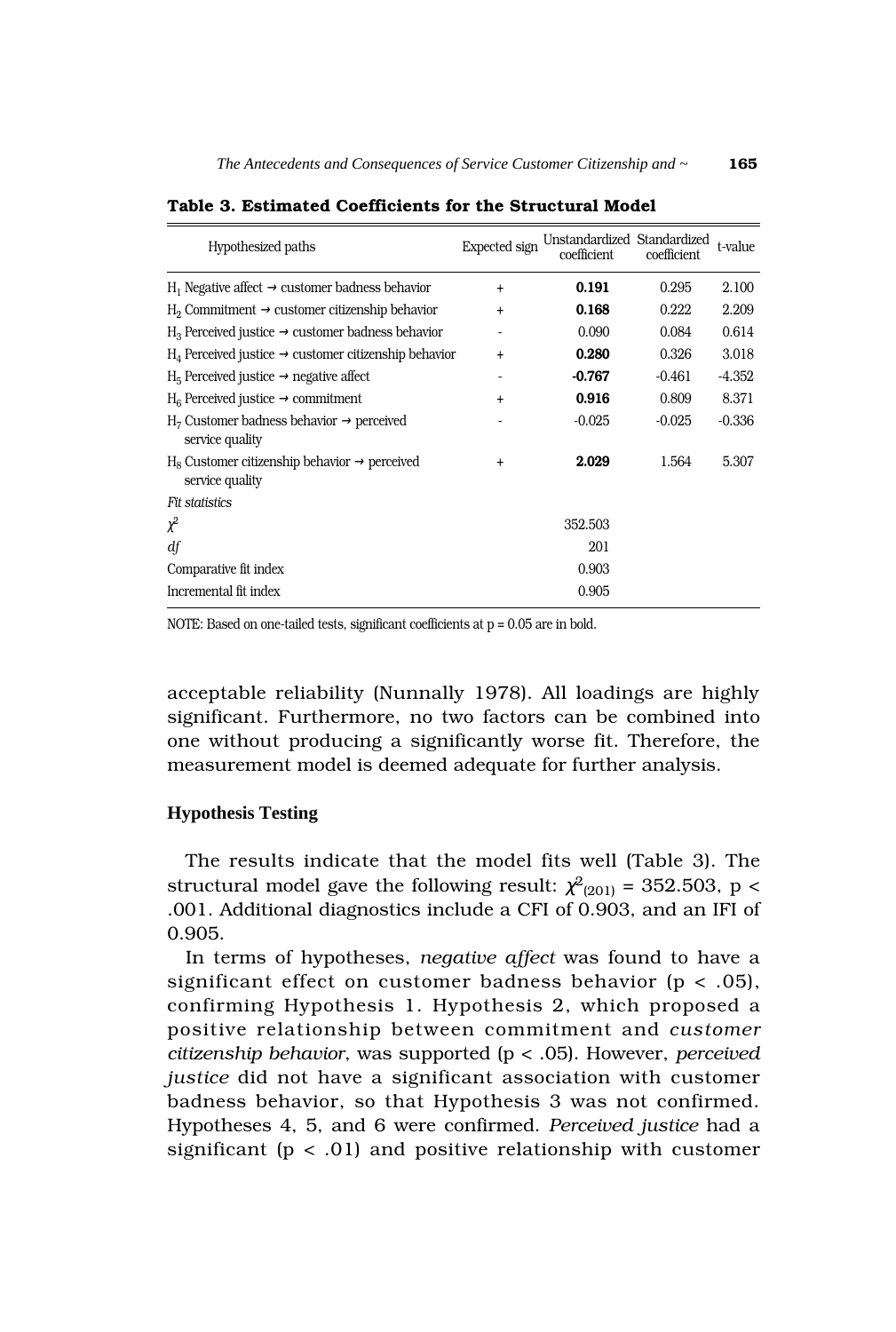citizenship behavior. As expected, justice had a negative relationship with *negative affect* (p < .001) and a positive relationship with commitment  $(p < .001)$ . Finally, the relationship between customer badness behavior and *perceived service quality* was not statistically significant, which did not support Hypothesis 7. Hypothesis 8 was supported. Customer citizenship behavior had a significant ( $p < .001$ ) and positive relationship with perceived service quality.

# **DISCUSSION**

The present study examined simultaneously both the antecedents and consequences of service customer citizenship and badness behavior by using structural equation modeling. Negative affect, justice, and commitment were suggested as the antecedents, and perceived service quality as the consequence. The findings of the present study revealed that managing *customer* behavior as a human resource is as important as that of employees. However, unlike previous research projects, only customer citizenship behavior had a significant impact on service organization performance, measured in terms of perceived service quality. Contrary to predictions, customer badness behavior was not significantly related to perceived service quality. One reason for the inconsistent findings could be the characteristics of the sample. Each exercise class was relatively small (less than 15~20 members). Therefore, if one of them manifested badness behavior, this would easily be observed by other members. Thus, it is to be expected that the frequency of badness behavior might be relatively low compared with citizenship behavior. Therefore, the results might not be significant. However, the positive and significant relationship between customer citizenship behavior and perceived service quality was significant. As a result, we found that perceived service quality by customers was also affected by the behavior of customers themselves. Previous research had focused on other variables, for example, service employees, physical environments, etc. However, this finding suggests that service firms should indeed focus on the management of customer behavior.

This study also examined the *antecedents* of customer badness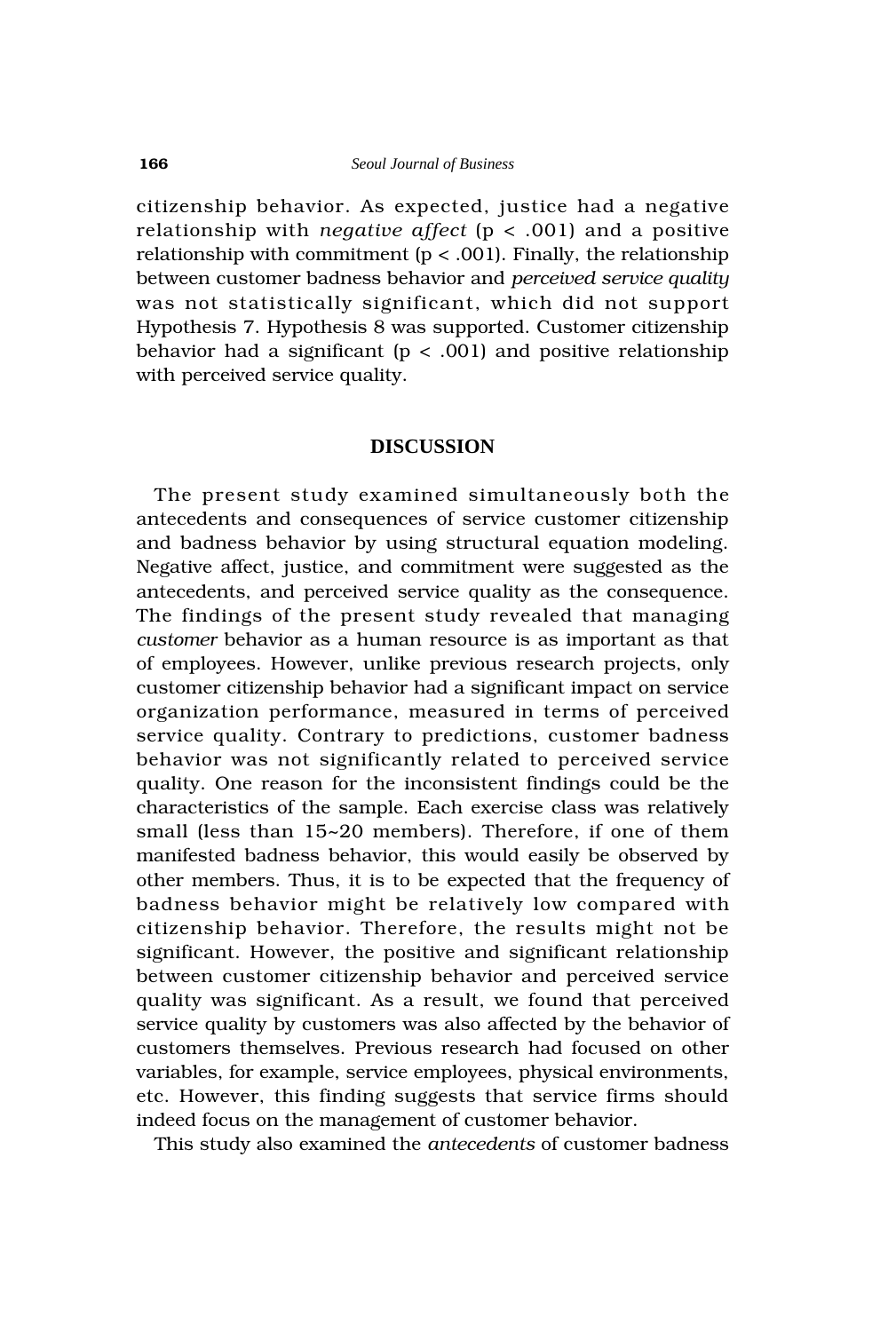and citizenship behavior. Firstly, as hypothesized, *negative affect* has a significant impact on customer badness behavior. This finding is consistent with those of Heaven (1996). Therefore, in order to prevent customer badness behavior from harming a service organization, the organization and its employees must carefully manage the affect of customer behavior. In previous marketing research, customer affect, emotion, and mood have been emphasized (Bagozzi, Gopinath, and Nyer 1999; Chebat and Robicheaux 2001). However, few investigations have examined the effect of negative affect on customer badness behavior. While *justice* is proposed as another antecedent of customer badness behavior in the current research, this particular relationship is insignificant. This may be because our research focused only on interactional justice rather than procedural or distributive justice. In a sports-center situation, although customers are treated with less kindness and dignity from service providers than customers in other businesses, it might be difficult or uncommon for customers to behave undesirably to service providers or other customers, as they will have to meet them the next time they attend the class. However, the badness behavior is serious enough to suggest that this relationship ought to be investigated in other samples in future research.

Secondly, this research helped to shed light on the antecedents of customer citizenship behavior. As expected, justice and commitment were positively related to customer citizenship behavior. The major strength of the present study could be that we have extended the previous organizational research on the employee perspective to that of the customer. Most justice research in the marketing literature has focused on service recovery and failure situations (e.g., Blodgett, Hill, and Tax 1997). However, this research applied organizational justice to customer justice in the service delivery situation. Therefore, based on these results, service organizations should devote far more managerial effort to improving customer perceived justice and commitment.

Finally, the results also suggest that justice exerts a significant influence on negative affect and commitment. The study showed that negative affect and commitment have significant effects on customer behavior. Thus, service organizations should pay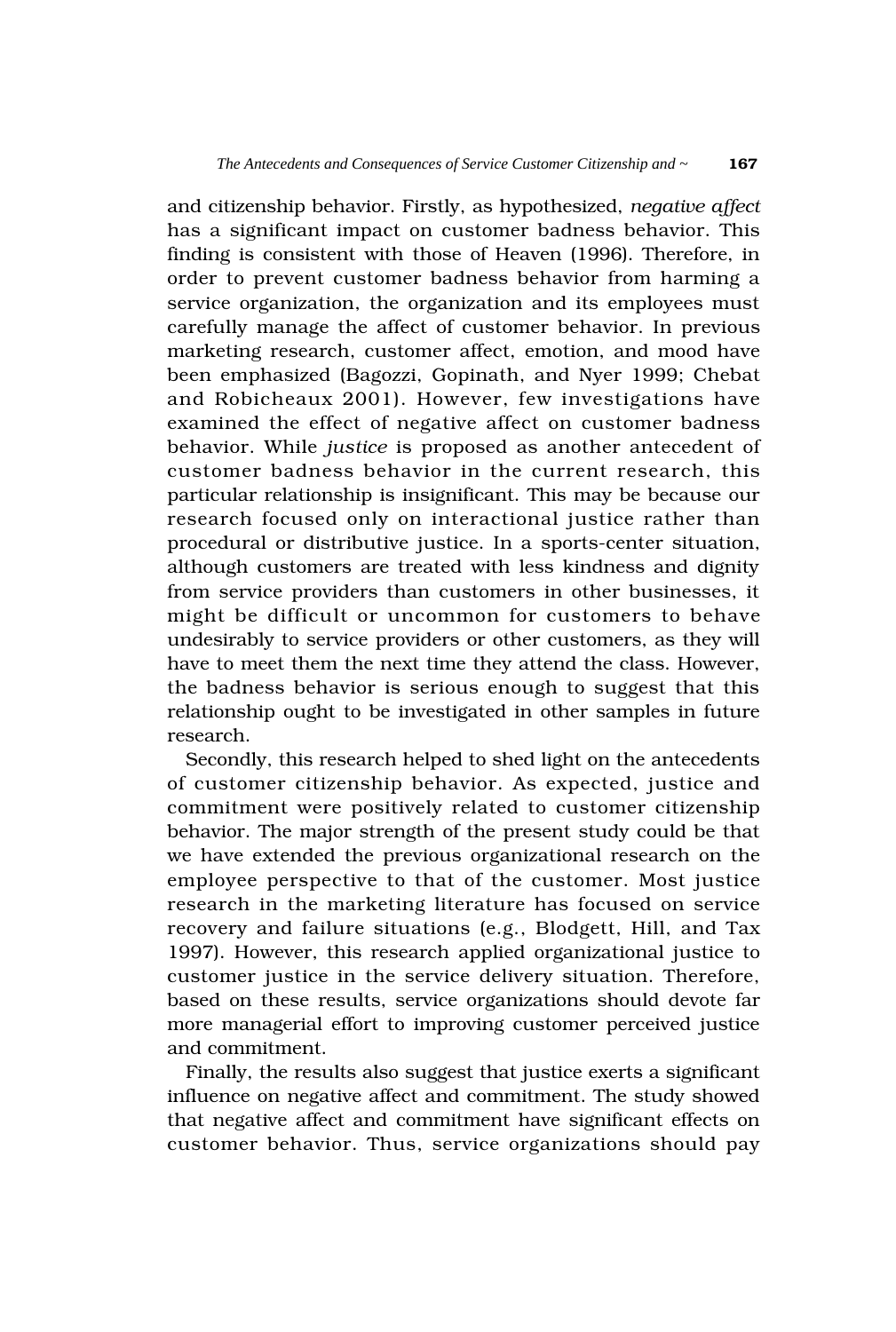attention to managing these constructs. Given this finding, academic researchers and practitioners should consider the justice construct and manage it accordingly. According to the present research, justice has both direct and indirect effects on customer badness and citizenship behavior. Furthermore, it leads to clear perceptions of service quality thorough customer behavior. Given the above, service marketers should focus their marketing efforts on customers' perceived justice more than on any other constructs, so as to improve the performance of the service organization.

Overall, the current study makes a contribution to the field by demonstrating the effects of customer citizenship and badness behavior on service organization performance and exploring their antecedents. As noted earlier, this study is one of very few empirical tests of customer citizenship and badness behavior. Current research demonstrates that, like conventional organizational behavior, consumer citizenship and badness behavior are also important elements of the marketing mix that service providers must take seriously and manage. Service organizations need to focus on antecedents and consequences of customer behavior in order to improve their competitiveness. The study has established that customers are not merely recipients of services, but also human resources which impact on the company in various ways. This means that more principles normally applied only to employees can also be applied to customers and ever beyond citizenship and badness behavior.

The research also identified a number of areas where further research could prove fruitful. Future research is needed to enhance the external validity of our model of customer behavior. Only additional research can determine whether these results can be replicated in other populations and contexts. The present research deals with limited antecedents of customer behaviors. The previous literature suggests numerous other constructs including customer personality, locus of control, self-efficacy, and store image. In order to provide a comprehensive understanding of customer extra-role behavior, future research should also take the various additional antecedents into consideration.

The present study has several limitations. Firstly, it relied on cross-sectional, self-reported data. Therefore, the causal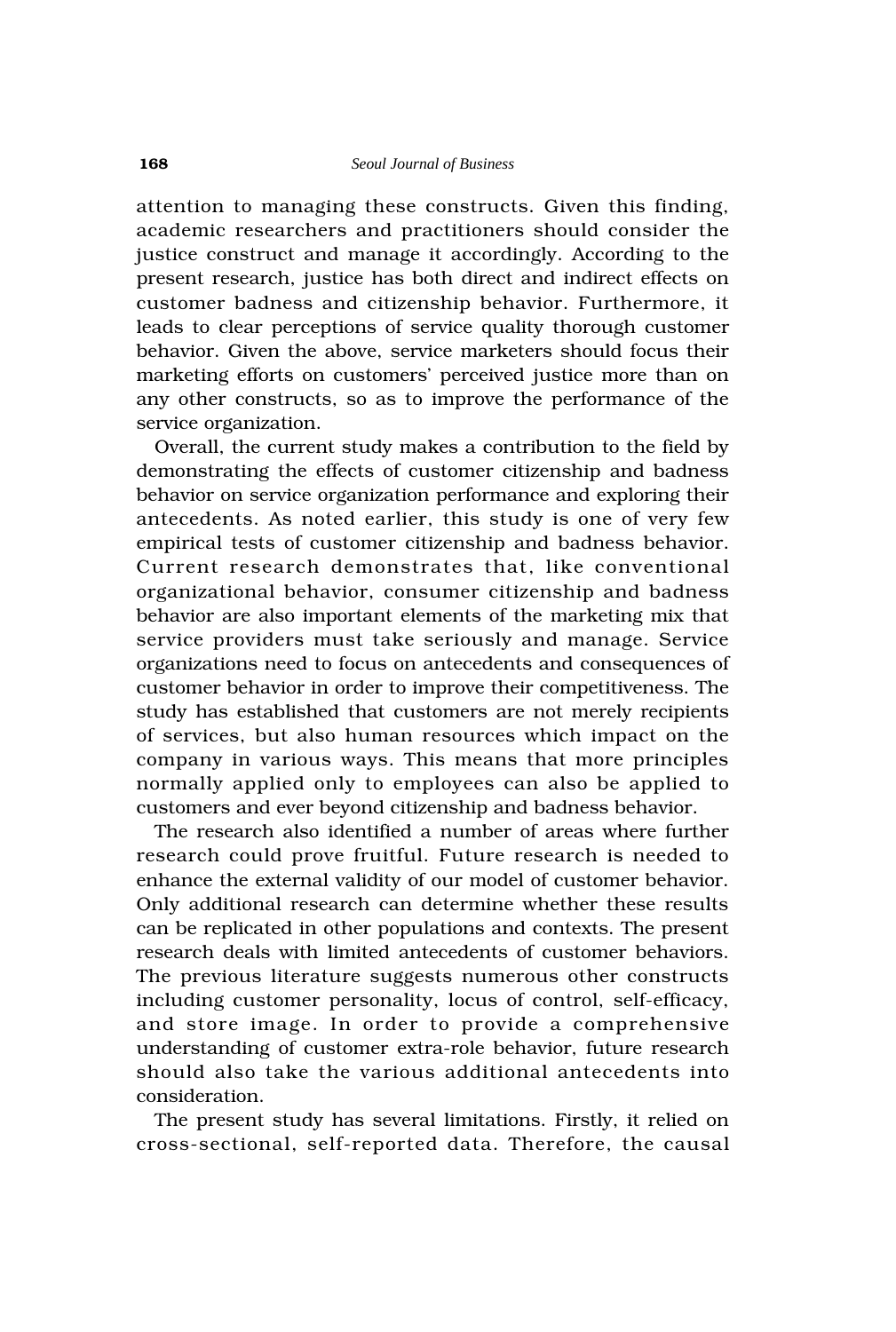statements about the hypothesized relationships of this study are constrained in their relevance. Collecting longitudinal data would be a major step towards making casual inferences about the relationships. Furthermore, the exclusive use of self-reported data raises concerns about common method variance (Podsakoff and Organ 1986). When all measures come from the same source, any deficiency in that source may contaminate all of the measures, resulting in erroneous correlations. Secondly, a sample which is representative of the general population, rather than a stratified random sample, would provide more generalizability. Therefore, significant effort should be devoted to detecting any potential bias in these nonrandom samples.

# **REFERENCES**

- Adams, J. S. (1965), "Inequity in Social Exchange," in *Advances in Experimental Psychology*, Vol. 2, L. Berkowitz ed. San Diego, CA: Academic Press, 267-99.
- Anderson, Eugene W., Claes Fornell, and Sanal K. Mazvancheryl (2004), "Customer Satisfaction and Shareholder Value," *Journal of Marketing*, 68(October), 172-85.
- \_\_\_\_\_\_\_\_\_ and Vikas Mittal (2000), "Strengthening the Satisfaction-Profit Chain," *Journal of Service Research*, 3(2), 107-20.
- Aquino, Karl, Margaret U. Lewis, and Murray Bradfield (1999), "Justice Constructs, Negative Affectivity, and Employee Deviance: A Proposed Model and Empirical Test," *Journal of Organizational Behavior*, 20(7), 1073-91.
- Arbuckle, James L. and Werner Worthke (1999), *Amos 4.0 User's Guide*, Chicago: SmallWaters Corporation.
- Babin, Barry J. and Laurie A. Babin (1996), "Effects of Moral Cognitions and Consumer Emotions on Shopping Intentions," *Psychology & Marketing*, 13(8), 785-802.
- Bagozzi, Richard P, Mahesh Gopinath, and Prashanth U Nyer (1999), "The Role of Emotions in Marketing," *Journal of Academy of Marketing Science*, 27(2), 184-206.

\_\_\_\_\_\_\_\_\_ and Youjae Yi (1988), "On the Evaluation of Structural Equation Models," *Journal of the Academy of Marketing Science*, 16(1), 74-94.

- Ball, G. A., L. K. Trevino and H. P. Sims (1994), "Just and Unjust Punishment: Influence on Subordinate Performance and Citizenship," *Academy of Management Journal*, 37, 299-322.
- Bandalos, Deborah L. (2002), "The Effects of Item Parceling on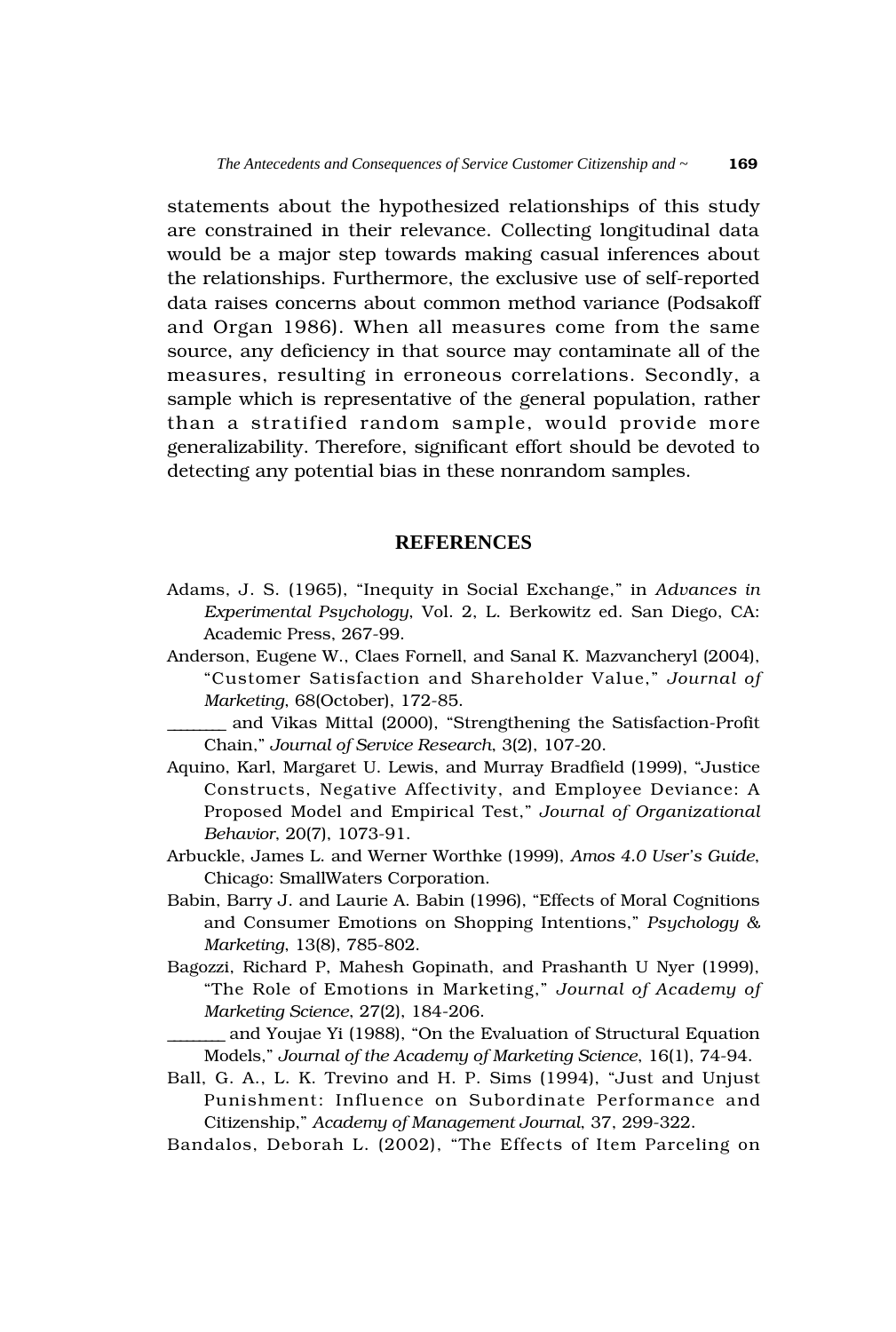Goodness-of-Fit and Parameter Estimate Bias in Structural Equation Modeling," *Structural Equation Modeling*, 9(1), 78-102.

- Bell, Simon J. and Bulent Menguc (2002), "The Employee-Organizational Relationship, Organizational Citizenship Behaviors, and Superior Service Quality," *Journal of Retailing*, 78(2), 131-46.
- Bennett, Rebecca J. and Sandra L. Robinson (2000) "Development of a Measure of Workplace Deviance," *Journal of Applied Psychology*, 85(3), 349-60.
- Bentler, Peter M. and D. G. Bonett (1980), "Significant Test and Goodness-of-fit in the Analysis of Covariance Structures," *Psychological Bulletin*, 88, 558-603.
- Bettencourt, Lance A. (1997), "Customer Voluntary Performance: Customers as Partners in Service Delivery," *Journal of Retailing*, 73(3), 383-406.
- Bienstock, Carol C., Carol W. DeMoranville, and Rachel K. Smith (2003), "Organizational Citizenship Behavior and Service Quality," *Journal of Services Marketing*, 17(4), 357-78.
- Bies, R. J. and J. S. Moag (1986), "Interactional Justice: Communication Criteria of Fairness," in *Research on Negotiation in Organizations*, Vol. 1, R. J. Lewicki, B. H. Sheppard, and M. Bazerman eds. Greenwich, CT: JAI Press, 43-55.
- Bitner, Mary Jo (1990), "Evaluating Service Encounter: The Effects of Physical Surroundings and Employee Responses," *Journal of Marketing*, 54(April), 69-82.
	- \_\_\_\_\_\_\_\_\_, William T. Faranda, Amy R. Hubbert, and Valarie A. Zeithaml (1997), "Customer Contributions and Roles in Service Delivery," *International Journal of Services Industry Management*, 8(3), 193- 205.
- Blodgett, Jeffrey G, Donna J. Hill, Stephen S. Tax (1997), "The Effects of Distributive, Procedural, and Interactional Justice on Postcomplaint Behavior," *Journal of Retailing*, 73(2), 185-210.
- Bougie, Roger, Rik Pieters and Marcel Zeelenberg (2003), "Angry Customers Don't Come Back, They Get Back: The Experience and Behavioral Implications of Anger and Dissatisfaction in Services," *Journal of the Academy of Marketing Science*, 31(4), 377-93.
- Bowen, David E. and B. Schneider (1985), "Boundary Spanning Role Employees and the Service Encounter: Some Guidelines for Management and Research," in *The Service Encounter*, J. A. Czepiel, M. R. Solomon, and C. Suprenant eds. Lexington, MA: D.C. Heath, 127-47.
	- \_\_\_\_\_\_\_\_\_, Stephen W. Gilliland, and Robert Folger (1999), "HRM and Service Fairness: How Being Fair with Employees Spills Over to Customers," *Organizational Dynamics*, 27(3), 7-23.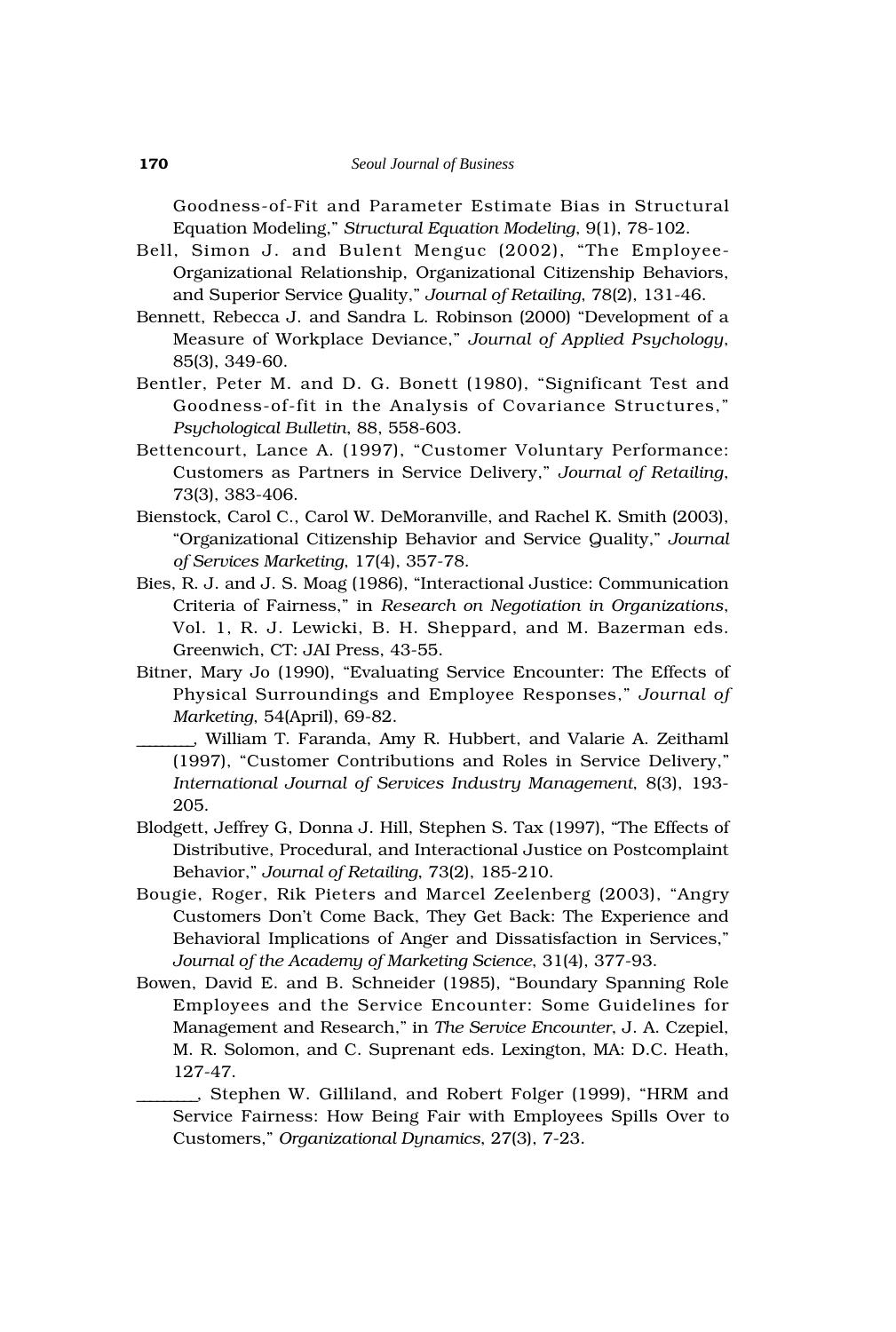- Brief, Arthur P. and Stephen J. Motowidlo (1986), "Prosocial Organizational Behaviors," *Academy of Management Review*, 11(4), 710-25.
- Castro, Carmen Barroso, Enrique Martin Armario, and David Martin Ruiz (2004), "The Influence of Employee Organizational Citizenship Behavior on Customer Loyalty," *International Journal of Service Industry Management*, 15(1), 27-53.
- Cermak, Dianne S. P., Karen M. File, and Russ A. Prince (1994), "Customer Participation in Service Specification and Delivery," *Journal of Applied Psychology*, 10(2), 90-7.
- Chebat, Jean-Charles and Robert Robicheaux (2001), "The Interplay of Emotions and Cognitions of Consumers in the Retail Environment," *Journal of Business Research*, 54(2), 87-103.
- \_\_\_\_\_\_\_\_\_ and Witold Slusarczyk (2005), "How Emotions Mediate the Effects of Perceived Justice on Loyalty in Service Recovery Situations: an Empirical Study," *Journal of Business Research*, 58(5), 664-73.
- Chervonnaya, Oxana (2003), "Customer Role and Skill Trajectories in Service," *International Journal of Service Industry Management*, 14(3), 347-63.
- Chory-Assad, Rebecca M. and Michelle L. Paulsel (2004), "Antisocial Classroom Communication: Instructor Influence and Interactional Justice as Predictors of Student Aggression," *Communication Quarterly*, 52(2), 98-114.
- Cohen-Charash, Yochi and Paul E. Spector (2001), "The Role of Justice in Organizations: A Meta-Analysis," *Organizational Behavior and Human Decision Processes*, 86(2), 278-321.
- Cole, Catherine A. (1989), "Deterrence and Consumer Fraud," *Journal of Retailing*, 65(1), 107-20.
- Colquitt, Jason A. (2001), "On the Dimensionality of Organizational Justice: A Construct Validation of a Measure," *Journal of Applied Psychology*, 86(3), 386-400.
- Cox, Dena, Anthony D. Cox, and George P. Moschis (1990), "When Consumer Behavior Goes Bad: An Investigation of Adolescent Shoplifting," *Journal of Consumer Research*, 17(September), 149-59.
- Cronin, J. and S. Taylor (1992), "Measuring Service Quality: A Reexamination and Extension," *Journal of Marketing*, 56(July), 55-68.
- Cropanzano, R. and Greenberg, J. (1997), "Progress in Organizational Justice: Tunneling through the Maze," *International Review of Industrial and Organizational Psychology*, 12, 317-72.
- Dellande, Stephanie, Mary C. Gilly, and John L. Graham (2004), "Gaining Compliance and Losing Weight: The Role of the Service Provider in Health Care Services," *Journal of Marketin*g, 68(July),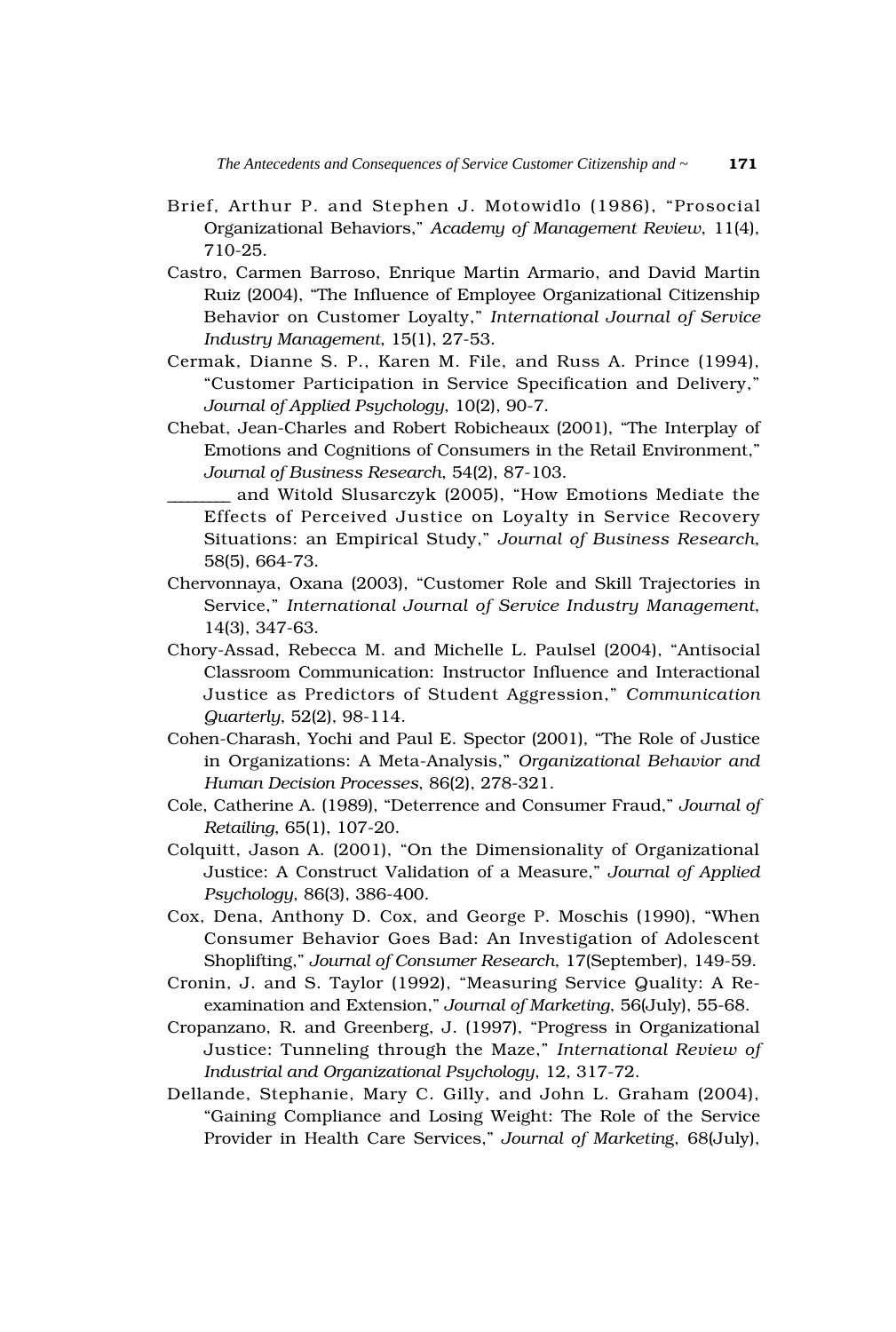78-91.

- Douglas, Scott C. and Mark J. Martinko (2001), "Exploring the Role of Individual Differences in the Prediction of Workplace Aggression," *Journal of Applied Psychology*, 86(4), 547-59.
- Dunlop, Patrick D. and Kibeom Lee (2004), "Workplace Deviance, Organizational Citizenship Behavior, and Business Unit Performance: the Bad Apples Do Spoil the Whole Barrel," *Journal of Organizational Behavior*, 25(1), 67-80.
- Eysenck, C. D. and G. Gudjonsson (1989), *The Causes and Cures of Criminality*, New York: Plenum.
- Fullerton, Ronald A. and Girish Punj (1993), "Choosing to Misbehave: A Structural Model of Aberrant Consumer Behavior," *Advances in Consumer Research*, 20, 570-74.
	- \_\_\_\_\_\_\_\_\_ and Girish Punj (1997), "Can Consumer Misbehavior Be Controlled? A Critical Analysis of Two Major Control Techniques," *Advances in Consumer Research*, 24, 340-44.
- Grandey, Alicia, David N. Dickter, and Hock-Peng Sin (2004), "The Customer is Not Always Right: Customer Aggression and Emotion Regulation of Service Employees," *Journal of Organizational Behavior*, 25, 397-418.
- Groth, Markus (2005), "Customers as Good Soldiers: Examining Citizenship Behaviors in Internet Service Deliveries," *Journal of Management*, in press.
- \_\_\_\_\_\_\_\_\_, Daniel P. Mertens, and Ryan O. Murphy (2004), "Customers as Good Soldiers: Extending Organizational Citizenship Behavior Research to the Customer Domain," in *Handbook of Organizational Citizenship Behavior*, David L. Turnipseed ed. Nova Science Publishers, Inc, 411-30.
- Hair, Josepth F., Rolph E. Anderson, Ronald L. Tatham, and William C. Black(1998), *Multivariate Data Analysis*, 5th ed., Englewood Cliffs, NJ: Prentice Hall.
- Harris, Lloyd C. and Kate L. Reynolds (2003), "The Consequences of Dysfunctional Customer Behavior," *Journal of Service Research*, 6(2), 144-61.

\_\_\_\_\_\_\_\_\_ and Kate L. Reynolds (2004), "Jaycustomer Behavior: An Exploration of Types and Motives in the Hospitality Industry," *Journal of Service Marketing*, 18(5), 339-57.

- Hartline, Michael D. and O. C. Ferrell (1996), "The Management of Customer-Contact Service Employees: An Empirical Investigation," *Journal of Marketing*, 60(October), 52-70.
- Heaven, Patrick C. L. (1996), "Personality and Self-reported Delinquency: Analysis of the "Big Five" Personality Dimensions," *Personality and Individual Differences*, 20(1), 47-54.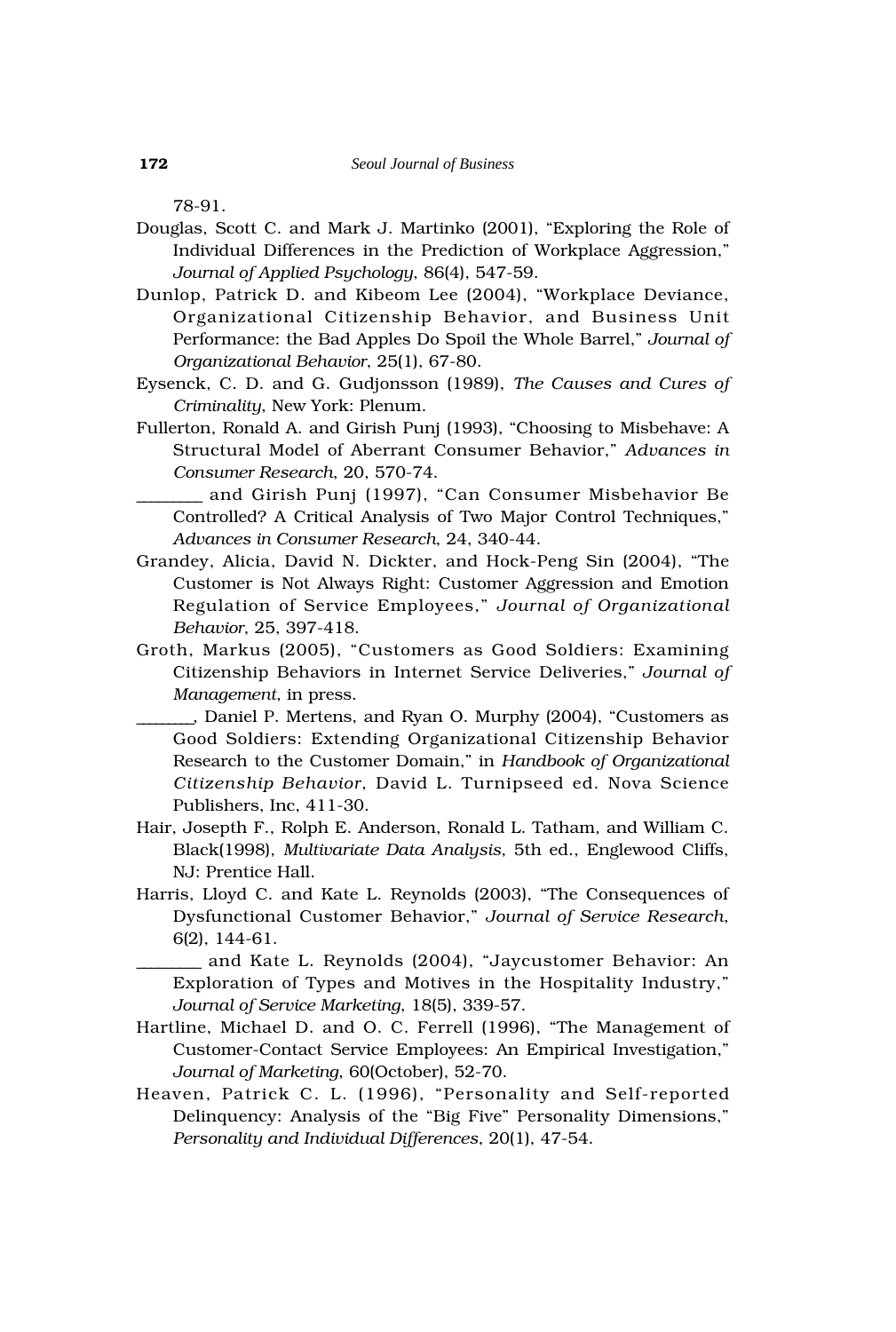- Hoffman, K. Douglas and John E. G. Bateson (1997), *Essentials of Services Marketing*, Fort Worth: Dryden Press.
- Hsieh, An-Tien, Chang-Hua Yen, and Ko-Chien Chin (2004), "Participative Customers as Partial Employees and Service Provider Workload," *International Journal of Service Industry Management*, 15(2), 187-99.
- Hu, Li-tze and Peter M. Bentler (1999), "Cutoff Criteria for Fit Indexes in Covariance Structure Analysis: Conventional Criteria Versus New Alternatives," *Structural Equation Modeling*, 6(1), 1-55.
- Johnson, Michael D. and Fred Selnes (2004), "Customer Portfolio Management: Toward a Dynamic Theory of Exchange Relationships," *Journal of Marketing*, 68(April), 1-17.
- Keh, Hean Tat and Chi Wei Teo (2001), "Retail Customers as Partial Employees in Service Provision: a Conceptual Framework," *International Journal of Retail & Distribution Management*, 29(8), 370-78.
- Kelley, Scott W., James H. Donnelly, Jr., and Steven J. Skinner (1990), "Customer Participation in Service Production and Delivery," *Journal of Retailing*, 66(3), 315-35.
- Kennedy, Daniel B., Robert J. Homant, and Michael R. Homant (2004), "Perception of Injustice as a Predictor of Support for Workplace Aggression," *Journal of Business and Psychology*, 18(3), 323-36.
- Lengnick-Hall, Cynthia A. (1996), "Customer Contributions to Quality: a Differential View of the Customer-Oriented Firm," *Academy of Management Review*, 21(3), 791-824.
- \_\_\_\_\_\_\_\_\_, Vincentia Claycomb, and Lawrence W. Inks (2000), "From Recipient to Contributor: Examining Customer Roles and Experienced Outcomes," *European Journal of Marketing*, 34(3/4), 359-83.
- Lovelock, Christopher H. (2001), *Service Marketing People, Technology, Strategy*, 4th ed., Upper Saddle River, NJ: Prentice Hall.
- Mackenzie, Scott B., Philip M. Podsakoff, and Michael Ahearne (1998), "Some Possible Antecedents and Consequences of In-role and Extra-role Salesperson Performance," *Journal of Marketing*, 62(July), 87-98.
- Maltz, Elliot and Ajay K. Kohli (1996), "Market Intelligence Dissemination across Functional Boundaries," *Journal of Marketing Research*, 33(February), 47-61.
- Masterson, Suzanne S. (2001), "A Trickle-Down Model of Organizational Justice: Relating Employee's and Customers' Perceptions of and Reactions to Fairness," *Journal of Applied Psychology*, 86(4), 594- 604.
- Maxham III, James G. and Richard G. Netemeyer (2002), "Modeling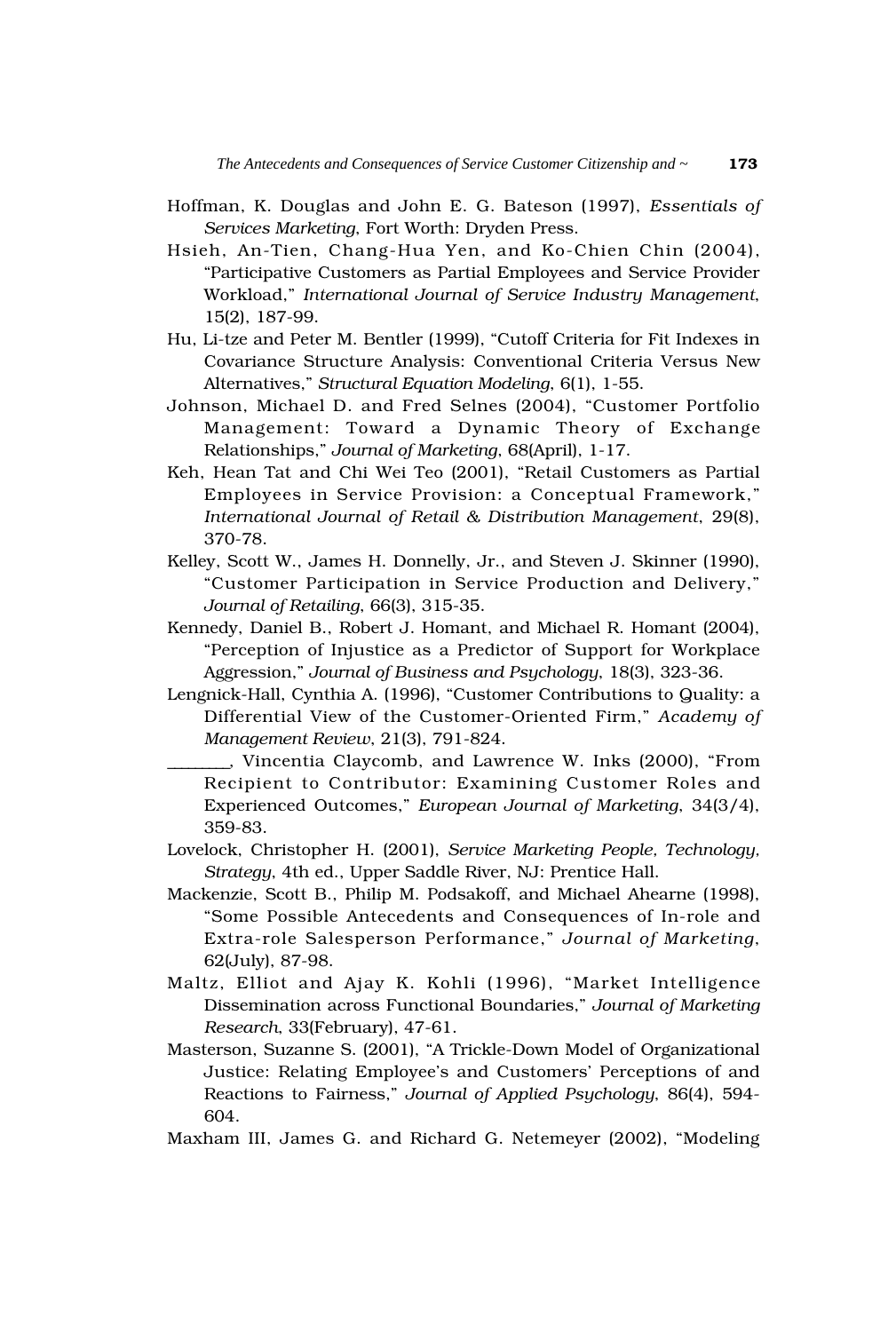Customer Perceptions of Complaint Handling Over Time: The Effects of Perceived Justice on Satisfaction and Intent," *Journal of Retailing*, 78(4), 239-52.

- McFarlin, Dean B. and Paul D. Sweeney (1992), "Distributive and Procedural Justice as Predictors of Satisfaction with Personal and Organizational Outcomes," *Academy of Management Journal*, 35(3), 626-37.
- Meyer, John P. and J. Natan Allen (1984), "Testing the 'Side-bet Theory' of Organizational Commitment: Some Methodological Conditions," *Journal of Applied Psychology*, 69, 372-78.
- Mills, Michael K. and Thomas V. Bonoma (1979), "Deviant Consumer Behavior: A Different View," *Advances in Consumer Research*, 6, 347-52.
- Mills, P. K. and J. H. Morris (1986), "Client as 'Partial Employees of Service Organizations: Role Development in Client Participation," *Academy of Management Review*, 11, 726-35.
- Moorman, Robert H. (1991), "Relationship between Organizational Justice and Organizational Citizenship Behaviors: Do Fairness Perceptions Influence Employee Citizenship?" *Journal of Applied Psychology*, 76(6), 845-55.
- Morgan. Neil A., Eugene W. Anderson, and Vikas Mittal (2005), "Understanding Firms' Customer Satisfaction Information Usage," *Journal of Marketing*, 69(July), 131-51.
- Morrison, Elizabeth Wolfe (1996), "Organizational Citizenship Behavior as a Critical Link between HRM Practices and Service Quality," *Human Resource Management*, 35(4), 493-512.
- Mowday, Richard T., Lyman W. Porter, and Richard M. Steers (1982), *Employee-Organization Linkages*, New York: Academic Press.
- Namasivayan, Karthik (2003), "The Consumer as 'Transient Employees' Consumer Satisfaction through the Lens of Job-Performance Models," *International Journal of Service Industry Management*, 14(4), 420-35.
- Nunnally, Jum C. (1978), *Psychometric Theory* 2nd ed., New York, McGraw-Hill.
- Ojasalo, Katri (2003), "Customer Influence on Service Productivity," *S.A.M. Advanced Management Journal*, 68(3), 14-9.
- Olsen, Line Lervik and Michael D. Johnson (2003), "Service Equity, Satisfaction, and Loyalty: From Transaction-Specific to Cumulative Evaluation," *Journal of Service Research*, 5(3), 184-95.
- Organ, D. W. (1990), "The Motivational Basis of Organizational Citizenship Behavior," in *Research in Organizational Behavior*, Vol. 12, B. M. Staw and L. L. Cummings eds. Greenwich, CT: JAI Press, 43-72.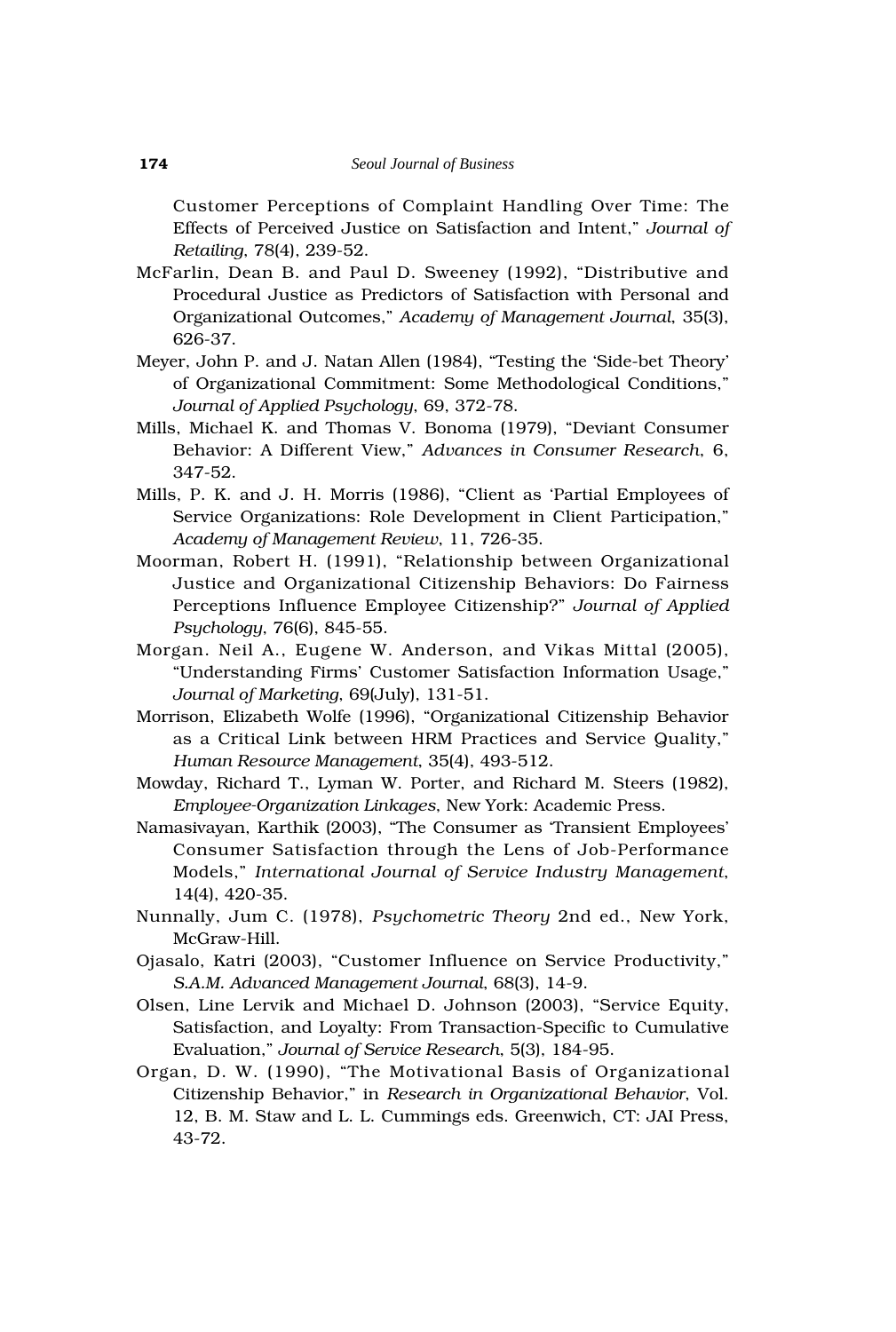- Parasuraman, A., L. L. Berry, and Valarie A. Zeithaml (1991), "Refinement and Reassessment of the SERVQUAL scale," *Journal of Retailing*, 67(4), 420-50.
- Podsakoff, Philip M. and D. W. Organ (1986), "Self-reports in Organizational Research: Problems and Prospects," *Journal of Management*, 12, 531-44.
	- \_\_\_\_\_\_\_\_\_ and Scott B. Mackenzie (1997), "The Impact of Organizational Citizenship Behavior in Organizational Performance: Review and Suggestions for Future Research," *Human Performance*, 10, 133-51.
	- \_\_\_\_\_\_\_\_\_, Scott B. Mackenzie, Julie Beth Paine, and Daniel G. Bachrach (2000), "Organizational Citizenship Behaviours: A Critical Review of the Theoretical and Empirical Literature and Suggestions for Future Research," *Journal of Management*, 26(3), 513-63.
- Rodie, Amy Risch and Susan Shultz Keline (2000), "Customer Participation in Services Production and Delivery," in *Handbook of Services Marketing and Management*, T. A. Swartz and D. Iacobucci eds. Thusands Oaks, CA: Sage, 111-25.
- Schneider, Benjamin, Susan G. White, and Michelle C. Paul (1998), "Linking Service Climate and Customer Perceptions of Service Quality: Test of a Causal Model," *Journal of Applied Psychology*, 83(2), 150-63.
- Schuler, R. S. and D. L. Harris (1992), *Managing Quality: The Primer for Middle Managers*, Reading, MA: Addison-Wesley.
- Skarlicki, Daniel P., Robert Folger, and Paul Tesluk (1999), "Personality as a Moderator in the Relationship between Fairness and Retaliation," *Academy of Management Journal*, 42(1), 100-8.
- Sommers, Jennifer A., Terrry L. Schell, and Stephen J. Vodanovich (2002), "Developing a Measure of Individual Differences in Organizational Revenge," *Journal of Business and Psychology*, 17(2), 207-22.
- Steers, Richard M. (1977), "Antecedents and Outcomes of Organizational Commitment," *Administrative Science Quarterly*, 22(March), 46-56.
- Stewart, Douglas M. and Richard B. Chase (1999), "The Impact of Human Error on Delivering Service Quality," *Production and Operations Management*, 8(3), 240-63.
- Storbacka, Kaj, Tore Strandvik and Christian Gr?nroos (1994), "Managing Customer Relationships for Profit: The Dynamics of Relationship Quality," *International Journal of Service Industry Management*, 5(5), 21-38.
- Sudman, Seymour and Norman Bradburn (1982), *Asking Questions*, San Francisco, CA: Jossey-Bass.
- Tansky, Judith W. (1993), "Justice and Organizational Citizenship Behavior: What is the Relationship?" *Employee Responsibilities and*